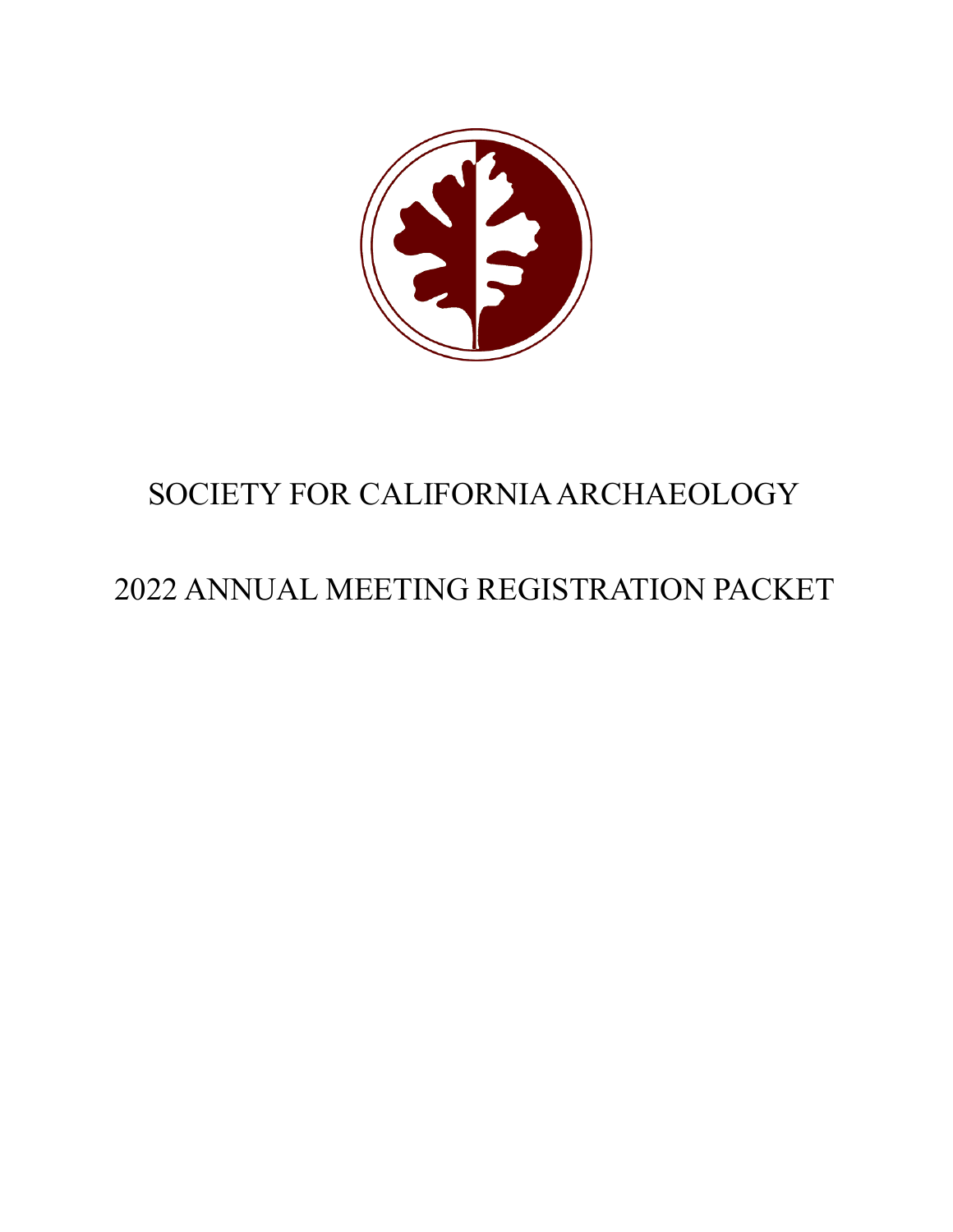# **TABLE OF CONTENTS**

<span id="page-1-0"></span>

| 2022 SCA MEMBERSHIP RENEWAL                                              | 4  |
|--------------------------------------------------------------------------|----|
| <b>2022 EXECUTIVE BOARD ELECTIONS</b>                                    | 5  |
| 2022 ANNUAL MEETING INFORMATION                                          | 10 |
| <b>HOTEL REGISTRATION</b>                                                | 11 |
| <b>VISALIA MARRIOTT AT THE CONVENTION CENTER</b>                         | 11 |
| <b>WYNDHAM VISALIA</b>                                                   | 11 |
| <b>AIRPORT TRANSPORTATION</b>                                            | 11 |
| <b>2022 VENUE AND EVENTS</b>                                             | 12 |
| <b>SHOW YOUR BADGE AND SAVE</b>                                          | 12 |
| <b>PLENARY SESSION</b>                                                   | 13 |
| RECEPTION/SILENT AUCTION FUNDRAISER WITH MOCKTAIL, BEER & WINE TASTING   | 13 |
| ANNUAL AWARDS BANQUET AND KEYNOTE SPEAKER                                | 13 |
| <b>ANCESTRAL FOODS ARCHAEOLOGY</b>                                       | 13 |
| <b>BANQUET DINNER OPTIONS DOES</b>                                       | 13 |
| <b>OSTE1: INTRODUCTION TO COMPARATIVE OSTEOLOGY</b>                      | 14 |
| <b>OSTE2: ADVANCED HUMAN OSTEOLOGY</b>                                   | 14 |
| <b>FORAGING THEORY AND PRACTICE</b>                                      | 14 |
| <b>FORA1: FORAGING THEORY AND PRACTICE</b>                               | 15 |
| <b>FORA2: FORAGING THEORY AND PRACTICE</b>                               | 15 |
| <b>ACOR1: NORTHERN SIERRA MEWUK ACORN PROCESSING</b>                     | 15 |
| <b>CAFE2: DECOLONIZING CALIFORNIA'S ANCESTRAL FOODS WITH CAFÉ OHLONE</b> | 15 |
| <b>OBSI: OBSIDIAN HYDRATION DATING WORKSHOP</b>                          | 16 |
| <b>STUDENT EVENTS</b>                                                    | 17 |
| LET'S DO LUNCH                                                           | 17 |
| <b>STUDENT MIXER</b>                                                     | 17 |
| <b>ETHICS BOWL</b>                                                       | 17 |
| <b>DONATE TO THE SILENT AUCTION FUNDRAISER</b>                           | 18 |
| <b>CHILDCARE</b>                                                         | 18 |
| <b>FRIENDS OF BILL WILSON</b>                                            | 18 |
| <b>ANNUAL MEETING UNDERWRITERS</b>                                       | 19 |
| <b>VOLUNTEER</b>                                                         | 19 |
| <b>FEE SCHEDULE</b>                                                      | 20 |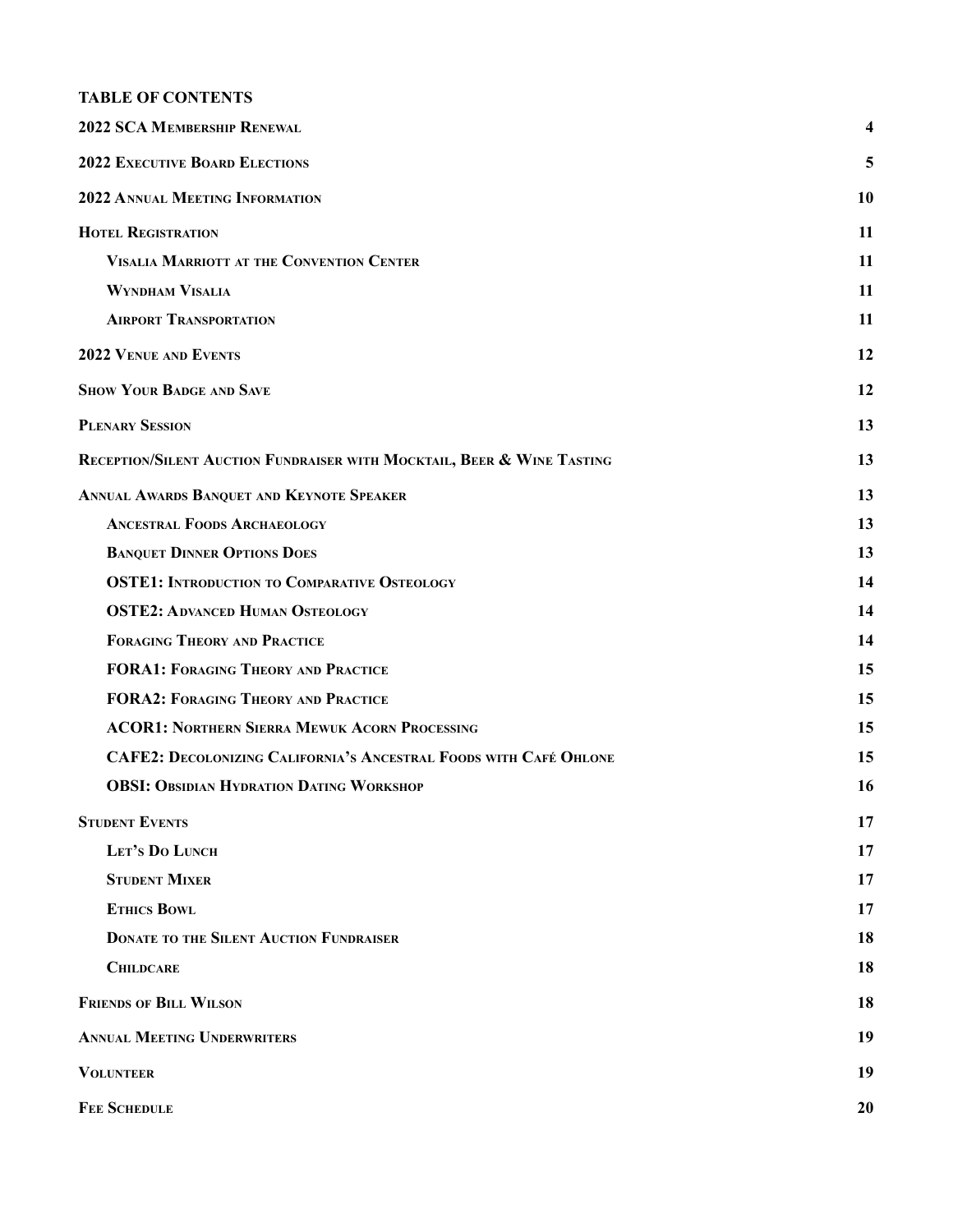<span id="page-2-0"></span>

| <b>EARLY BIRD PACKAGE REGISTRATION FORM - DEADLINE IS DECEMBER 16, 2021</b> | 21 |
|-----------------------------------------------------------------------------|----|
| PRE-REGISTRATION CONFERENCE FORM - DEADLINE IS FEBRUARY 16, 2022            | 22 |
| <b>VENDOR FORM</b>                                                          | 23 |
| <b>ANNUAL MEETING VOLUNTEER FORM</b>                                        | 24 |
| <b>SILENT AUCTION BEVERAGE DONOR FORM</b>                                   | 25 |
| PROGRAM ADVERTISEMENT FORM                                                  | 26 |
| <b>SILENT AUCTION DONATION FORM</b>                                         | 27 |
| <b>ANNUAL MEETING UNDERWRITING FORM</b>                                     | 28 |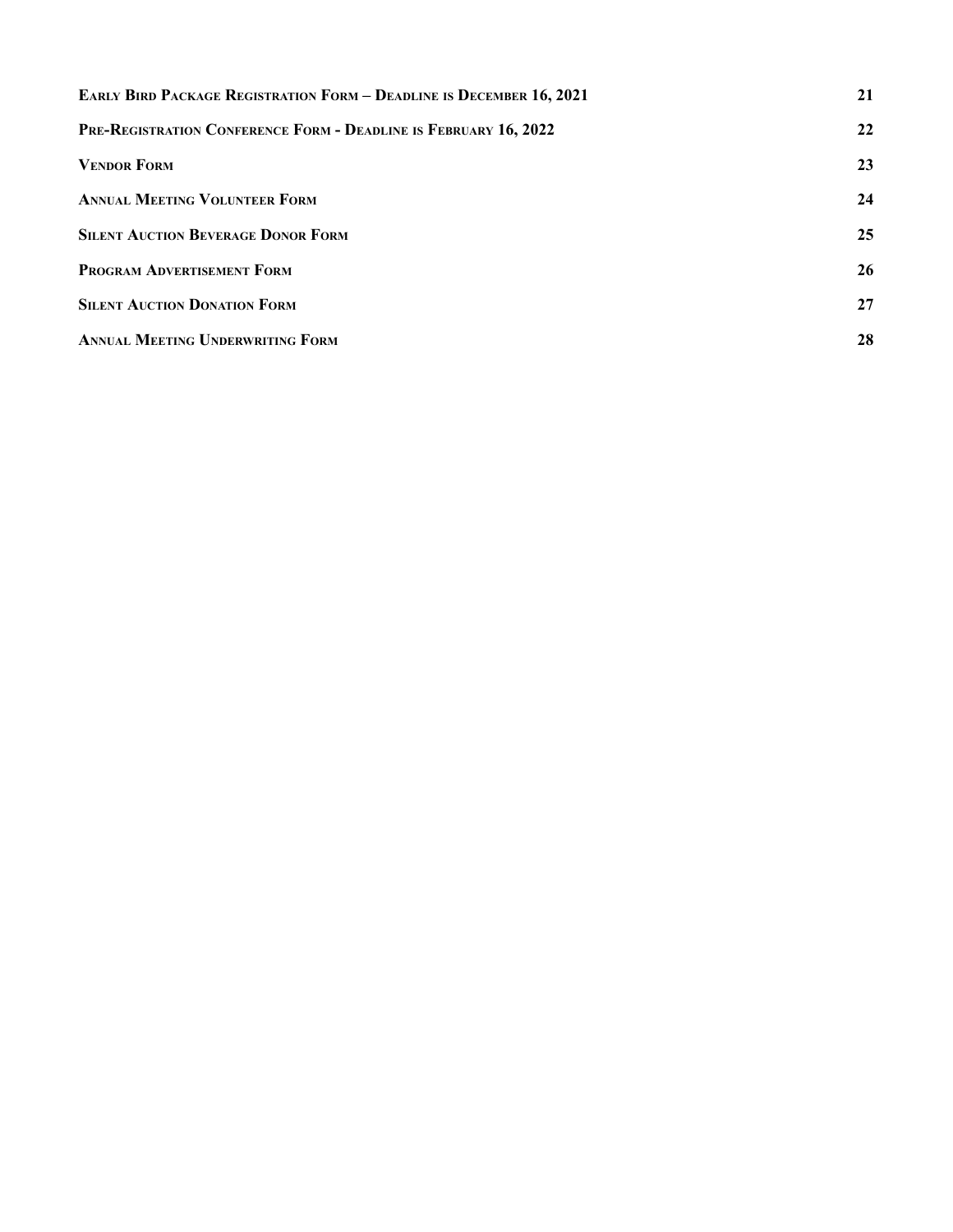#### <span id="page-3-0"></span>**2022 SCA MEMBERSHIP RENEWAL**

To renew your membership via U.S. Mail, please return this page, along with your dues (checks only, please!) to the SCA Business Office. To renew with a credit card, log on to your Member's page at [scahome.org.](http://www.scahome.org/)

**Lifetime Members**: Of course, you're not required to renew, but we ask that you please consider becoming a Sustaining Lifetime Member or support your favorite SCA program!

Please be sure to confirm your contact information below. Line through the obsolete information and write in the new. **Renewals are due January 1, 2022.**

| <b>Membership Category</b>                              | <b>Dues</b> |
|---------------------------------------------------------|-------------|
| Contributing                                            | \$115.00    |
| Regular                                                 | \$90.00     |
| Senior $(65+)$                                          | \$50.00     |
| Student*                                                | \$30.00     |
| Sustaining Lifetime (for current lifetime members only) | \$50.00     |

\*Students, please send a photo of your student identification or a current transcript to [office@scahome.org.](mailto:office@scahome.org)

# **Optional Contribution Categories**

The SCA relies upon the generosity of its members to fund important programs. Please consider donating to the programs below. Even a small donation is meaningful!

Native American Programs Committee (NAPC) Bennyhoff Memorial Award Archaeology Month Programs SCA Endowment Fund Student Annual Meeting Support Fund Total Enclosed \_\_\_\_\_\_\_\_\_\_\_

Please make checks payable to "SCA" at Society for California Archaeology P.O. Box 2582, Granite Bay, CA 95746.

## <span id="page-3-1"></span>**2022 EXECUTIVE BOARD ELECTIONS**

Vote for the individual running for each position or add a write-in name. Vote electronically at <https://sfca.wildapricot.org/Sys/Poll/27854>. Mailed in ballots must be postmarked on or before January 1, 2022. The Business Office will not open ballot envelopes which are not signed on the flap and your ballot will not be counted. Be assured, the voting process is confidential, with the endorsements used only to validate individual ballots.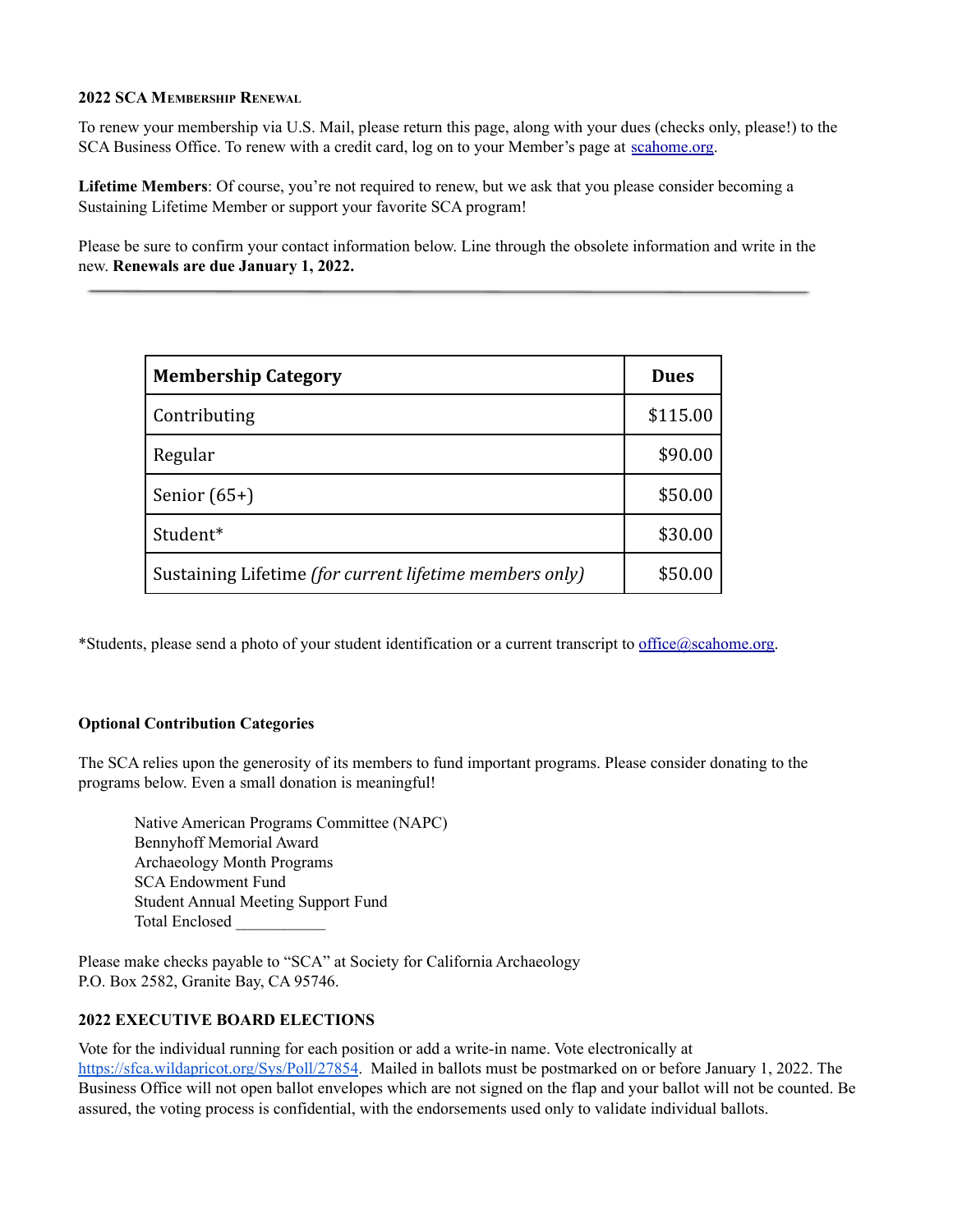#### **POSITION STATEMENTS**

**PRESIDENT**

## **BRENDON GREENAWAY**

#### **Office of Historic Preservation**

#### **Education; Professional Background, and Research Interests**

I received my B.A. in Anthropology from Humboldt State University in 2006 and my M.A. in Anthropology from California State University Los Angeles in 2016, studying at both institutions under the direction of René Vellanoweth. I have participated in fieldwork and research ranging from Jedediah Smith State Park near Crescent City to the Santa Barbara Channel and San Nicolas Island and many places in between. I am currently serving on the SCA Executive Board as the Northern Vice President. The past two years have brought many challenges but I'm proud to say that the board did our best to quickly pivot and adapt to a new and entirely different reality. I did my best to assist in that effort and am thrilled at the success of the first (and hopefully annual) "Virtual Student Presentation Series" that I introduced and organized and other successful virtual events we held during October Archaeology Month. I'd also like to think that we overcame most of the tests and trials that we were confronted with. It has been a very rewarding term in which I learned much more than I ever expected to. Serving on the board, I have been able to see first-hand and truly appreciate the diversity-both personally and professionally-of our membership; the SCA truly has a very wide range of identities, backgrounds, opinions, personalities, and professional interests, and we are all the stronger for it. Before serving as VP, I was already an active SCA member, attending every annual meeting since 2006, serving as local arrangements chair for the 2019 meeting in Sacramento, organizing the 2019 forum "Current and Emerging Issues in Preserving California's Historic and Cultural Heritage," and teaching two SCA workshops on "Consulting with the SHPO under Section 106." I spent five years with the California State Parks Channel Coast District in Ventura and Santa Barbara counties before joining the Archaeology Section 106 Environmental Review Unit in the Office of Historic Preservation (OHP) in 2012. My assignments include National Historic Preservation Act Section 106 compliance review mainly for the United States Forest Service, Bureau of Land Management, National Parks Service, and the Federal Energy Regulatory Commission, but frequently with the Army Corps of Engineers, California Department of Transportation, Bureau of Reclamation, and others as well. My position serving as staff to the State Historic Preservation Officer at OHP affords me an appreciation of the diversity of both pre-contact and historical cultures in California as well as a statewide perspective on the challenges that we as Californians face in preserving our shared heritage. My current interests in the field are influenced by this perspective and relate to public policy and legislation regarding the protection and preservation of historic properties and ensuring that all significance values are considered, for all Californians.

#### **Position Statement**

The Society for California Archaeology is an organization dedicated to the conservation of the heritage of California. To accomplish this and to increase public support for preservation, included among its other duties, the SCA is tasked with representing the concerns of California archaeologists before government commissions and agencies and on legislation as well as helping agencies in the management of archaeological sites.

Preserving California's historic heritage in the coming years will continue to be a difficult and daunting task. If unprecedented wildfires, rising seas and eroding coastlines, large scale renewable energy and habitat management, fire prevention projects across thousands of acres, new or expanded infrastructure such as roads, reservoirs, electric transmission lines, and housing to accommodate expected population growth weren't enough of a threat to archaeological and cultural resources, the assault on National Monuments, streamlining of environmental laws and other measures to quash public participation in NHPA and NEPA would seem to be.

The SCA is an organization which relies greatly on its volunteers. To continue to meet our objectives, I will work closely with my fellow board members and our volunteer committees. I will work with the Legislative Awareness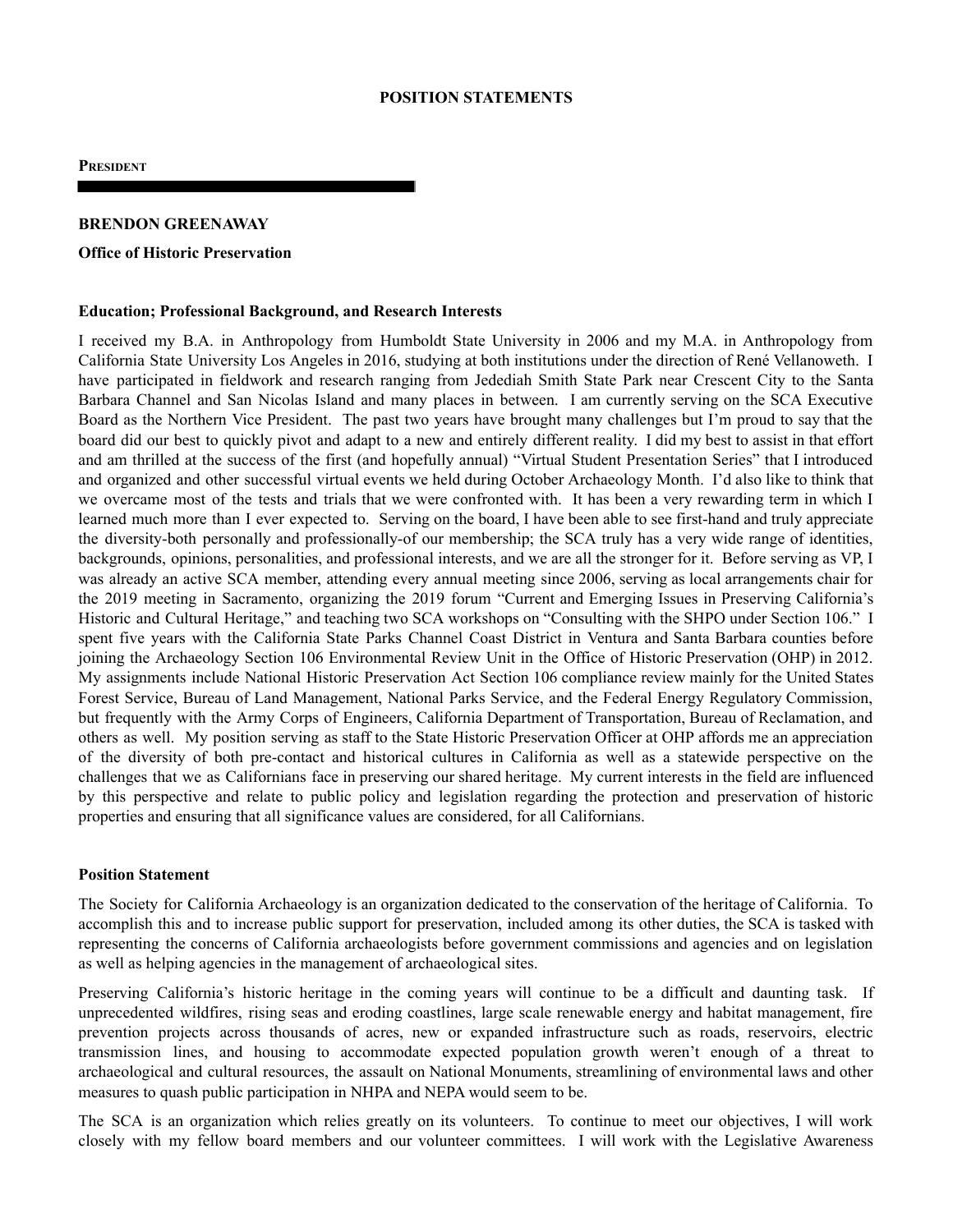Committee to represent the interests of our members in public policy and legislation and plan a "Day at the Capitol" event. I'll work with the Climate Change Committee to increase member awareness of threats to our historic heritage, from forces both natural and political. I will continue to encourage and support the work of the Women in California Archaeology Committee as they provide support and mentorship to women archaeologists in California and the newly formed Coalition for Diversity in California Archaeology as they strive to ensure that voices from the wide range of identities and backgrounds of our membership are heard. I'll make certain that the recent collaborative efforts between the Native American Programs Committee and the SCA Board on new events during California's Native American Heritage Month continues and provide support to the NAPC's great work to develop relationships, awareness, and greater understanding between the California Native Community and the CRM profession. I'll encourage the Standards and Ethics Advisory Committee to continue with new events and trainings for our members. I'll maintain my support for the Maritime Archaeology Committee as they advocate for the protection of often overlooked maritime cultural resources. Small CRM firms faced an extremely difficult set of circumstances over the past two years. Together with the Board I'll work towards the formation of a new SCA Small Business Committee that would provide a venue to collaborate and exchange ideas on how to overcome shared challenges. I'll work to strengthen and expand the relationship that SCA has developed with the Instituto Nacional de Antropología e Historia (INAH) with the ultimate goal of co-hosting a Data Sharing Meeting in Mexico.

If elected as your President, I'll use my experience on the board thus far to be ready to step in and get to work right away. It would be my great privilege to continue to serve you.

 $\epsilon$ 

**Northern Vice-President**

**JAY KING Far Western**

#### **Education; Professional Background, and Research Interests**

I have been a practicing archaeologist since 1990. I completed my undergraduate degree at UC Santa Cruz, and my master's at Simon Fraser University in 1997. I have worked at Far Western for the last 22 years, and am a principal and the current president of the company. During my time at Far Western, I have had the privilege to work with a talented group of people who embody the best of what CRM can accomplish: brilliant scholars as well as dedicated mentors and teachers. I am humbled at the prospect of carrying that forward.

My archaeological work has been primarily in the Inyo-Mono region and in western Nevada; my published work has focused on obsidian transport, settlement patterns, modeling effects of environmental change, and projectile point chronologies. I am also a GIS and database specialist, and have worked with a range of different clients on large data-management and custom application-development projects; these include the Information Centers, Caltrans, BLM, California State Parks, and others.

#### **Position Statement**

For the seven years between 2012 and 2018, I worked with the various program chairs of the annual meetings, to assist with the surprisingly difficult task of converting the 200-plus individual presentation submissions into a finished meeting program. I developed a database application to do this, which also allowed SCA to provide a simplified, mobile-friendly online version of the program. While that application and the mini-program have since been supplanted by more sophisticated applications, I believe it was a timely, simple solution, which I hope people found useful while navigating the wealth of information on offer at the meetings. More recently, as the president of Far Western and the person primarily responsible for the company's technology strategy, I have had a very challenging past year-and-a-half working to devise a way to keep more than 100 people working productively together in the face of lockdowns and office closures. I hope to bring some of this experience to SCA, exploring new and creative ways of sharing research in the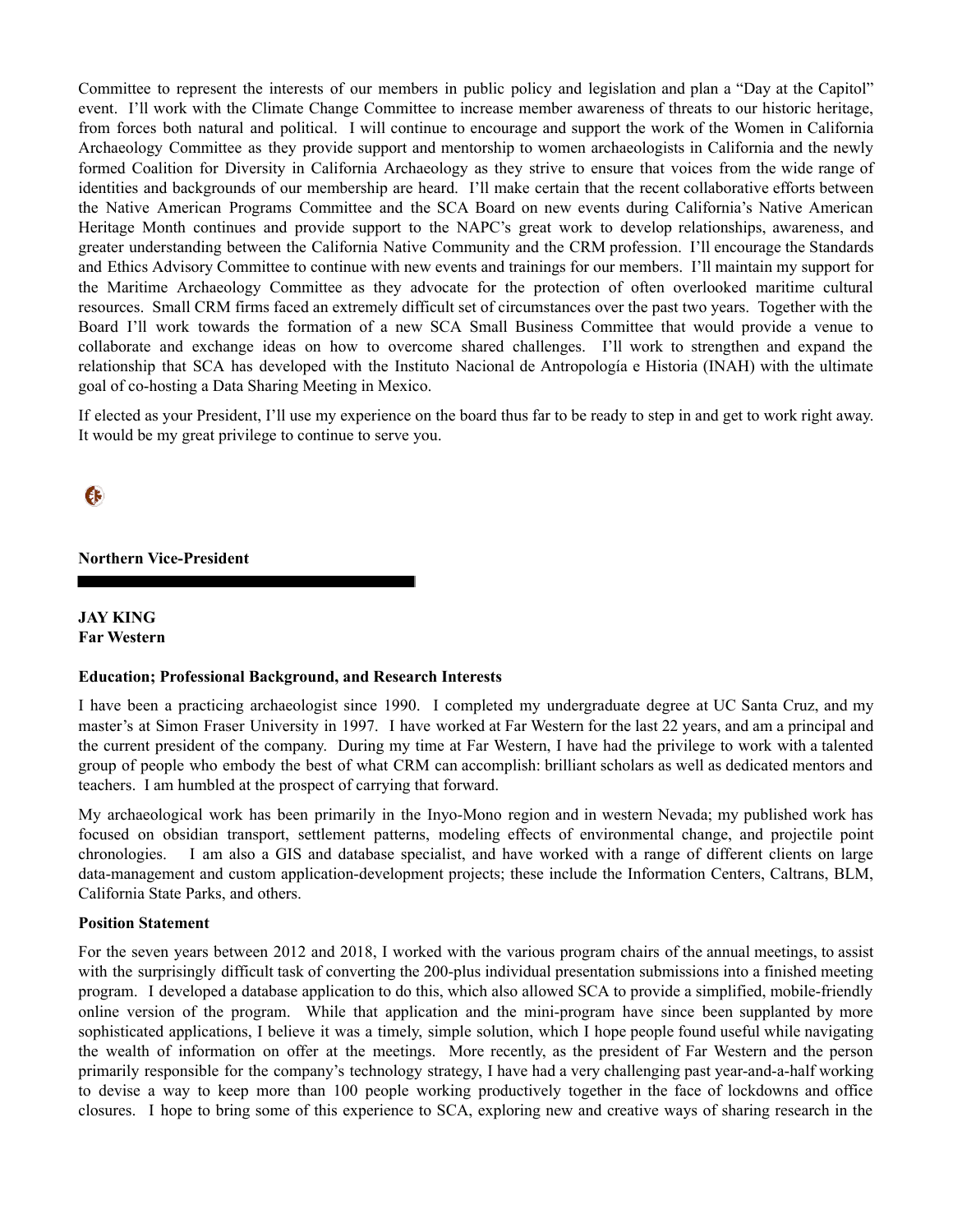modern era. At the same time, I recognize that technology is just the means, and not the end; and that meaningful, open communication depends on people, not software. Thanks for considering my candidacy.

 $\epsilon$ 

## **JESSE MARTINEZ**

#### **GEI Consultants, Inc.**

#### **Education; Professional Background, and Research Interests**

Jesse received his Master's degree in Anthropology at California State University, Sacramento. His thesis was a diachronic study of Mt. Hicks obsidian use across various microenvironments. He has worked in the field as a field technician, crew chief, field director, and project manager on various projects large and not-so-large since 1997 for companies ranging in size from small to multinational. He currently works for GEI Consultants, Inc., an employee-owned company that is comfortably moderate sized. He started his career as a flaked stone analyst and with an interest in organization of technology theory, and that's still where his heart lies.

#### **Position Statement**

Archaeology can be fun. Lots of fun. Many of us wouldn't have stuck with it over the years if it wasn't. The archaeological community can also provide a sense of belonging, purpose, and identity; how many of us have seen strangers out in a rural motel parking lot and just known those were fellow archaeologists? One aspect of being an archaeologist, however, is usually less mentioned, our professionalism.

For those of us in the private sector, our clients rely on us to interpret regulatory requirements and competently carry them out and report the results in professional, technical documents. Archaeologists working for government agencies are relied upon to make sure the regulations have been followed, interpret the regulations and insure they have been followed in accordance with their agency's policies. All of this, of course, is just barebones, and doesn't mention the varied other responsibilities that come with specific positions and everything required to fulfill aspects of the job, not to mention positions outside of just private sector or agency. To do all this requires a high order of professionalism.

I want stress that aspect of archaeologists that doesn't always receive that much attention in our community, that we are highly skilled individuals with specialized knowledge performing an amazing variety of tasks. That archaeologists are professionals.

 $\epsilon$ 

**JUSTIN WISELY**

**Pacific Legacy, Inc.**

#### **Education; Professional Background, and Research Interests**

I earned my BA from CSU Sacramento in 2009, followed by my MA from CSU Chico in 2016. I have worked in CRM for various companies since 2009, and I've been with Pacific Legacy since 2020. I am interested in both historic and prehistoric archaeology, ethnography, and archaeobotany. I specialize in starch grain analysis on ground stone, flaked stone, and dental calculus with a focus on non-destructive methodologies.

#### **Position Statement**

I am running for Northern California Vice President because volunteering for the SCA is important and I would like to take the opportunity to support the SCA and those it serves. As a Vice President, I will take pride in facilitating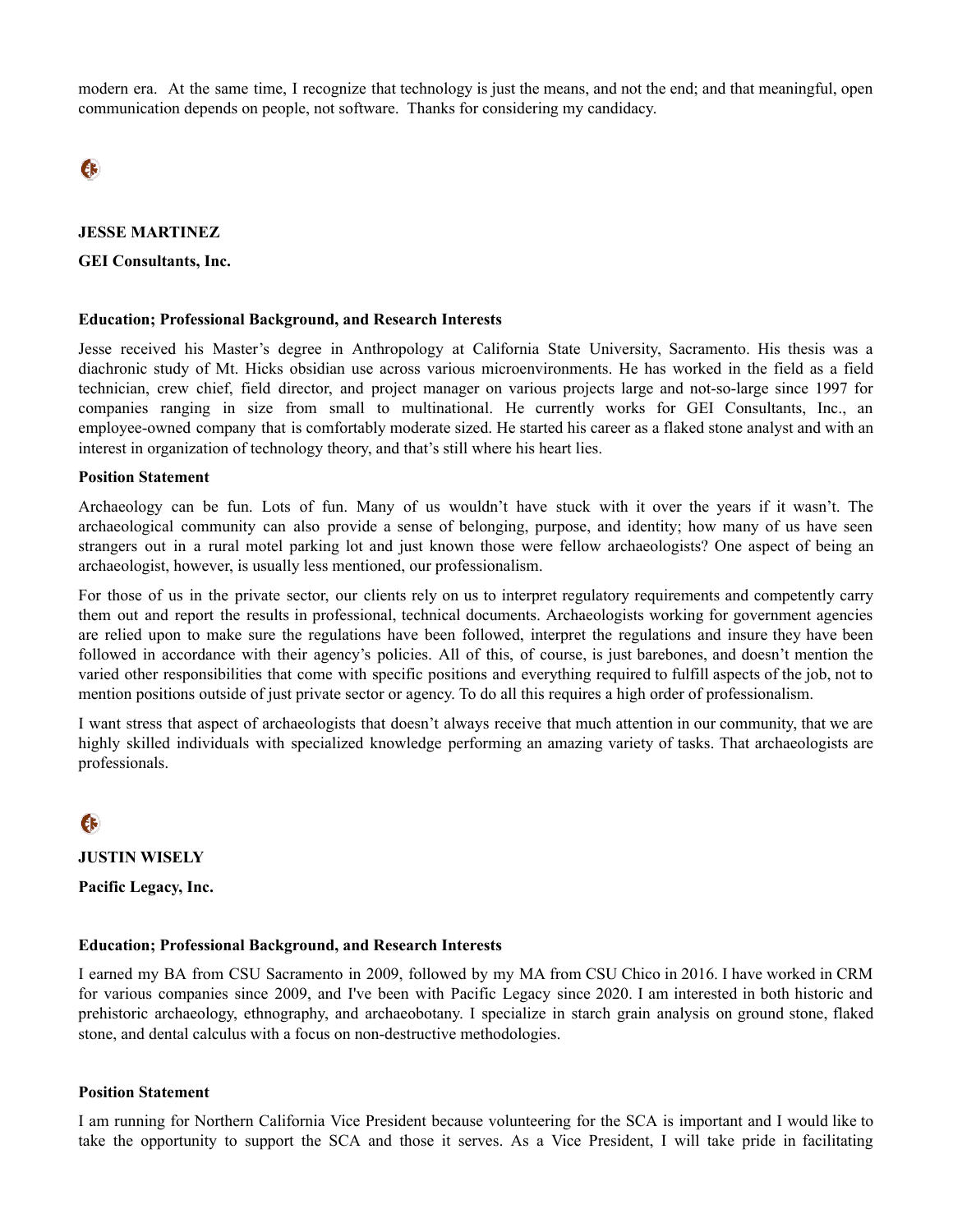cooperation among the members and coordinating accessible events focused on equity and inclusion. I will focus on encouraging the next generation to become more involved with the SCA and work on outreach to students early in their education through our members. These goals will be complicated by current and potential future pandemics, which will require a flexible approach and the need to adapt to changing needs. I will bring the necessary outlook and experience to meet the adapting needs of the SCA and our members. I am a long-standing member of the SCA who has enjoyed taking part in the various events and programs that membership provides, and I look forward to doing my part in making sure those opportunities are available to the next generation of members.

EF

**Secretary**

# **DAVID BALL Bureau of Ocean Energy Management**

## **Education; professional background, and research interests**

I completed my BA in Anthropology at Sonoma State University in 1992 and MA in Anthropology at Florida State University in 1998; and have been a Registered Professional Archaeologist since 1999. Over the past thirty years, I've had the opportunity to work on terrestrial and underwater archaeological sites across the country. In my early career I gained experience working in academia, the private sector, and for state agencies in Florida and Texas; and for the past twenty-plus years with the federal government. Since 2010, I've worked as the Pacific Region Historic Preservation Officer for the Bureau of Ocean Energy Management (BOEM) under the Department of the Interior, and also served as the BOEM Pacific Region Tribal Liaison Representative for eight years. During that time, I led the Region's efforts to develop best practices for consultation with Native American Tribes and Native Hawaiian Communities. I currently sit on two international advisory bodies for underwater cultural heritage, the Advisory Council on Underwater Archaeology (ACUA), and the International Committee on the Underwater Cultural Heritage (ICUCH) and am an administrative officer for the SCA's California Maritime Archaeology Committee. My research interests focus on underwater cultural heritage, including submerged pre-contact sites, historic shipwrecks, site formation processes, and cultural landscapes.

#### **Position Statement**

In recent years, I have had the opportunity to become more involved with the Society for California Archaeology (SCA) through the California Maritime Archaeology Committee (CMAC), and particularly through trainings that CMAC has offered. I am excited about the opportunity to expand my involvement with SCA further by running for the position of SCA Secretary.

The role of Secretary is important to maintaining an accurate record of SCA Board and Business meetings, as well as ad hoc meetings that may arise. During my eight-year tenure as an elected member of the Advisory Council on Underwater Archaeology (ACUA), I had an opportunity to gain a first-hand appreciation of the importance of this role by serving for three years as ACUA Secretary and a fourth year as ex-officio, where I served in an advisory role to the Board's new Secretary.

I believe I possess the organizational skills necessary to serve as SCA Secretary, and if elected, I will work to support the Society's mission of outreach and advocacy for historic preservation in California. I would also bring my extensive experience with underwater cultural heritage to the Board, and provide opportunities to liaise, as appropriate, with other organizations of which I am a member, including ACUA and ICUCH.

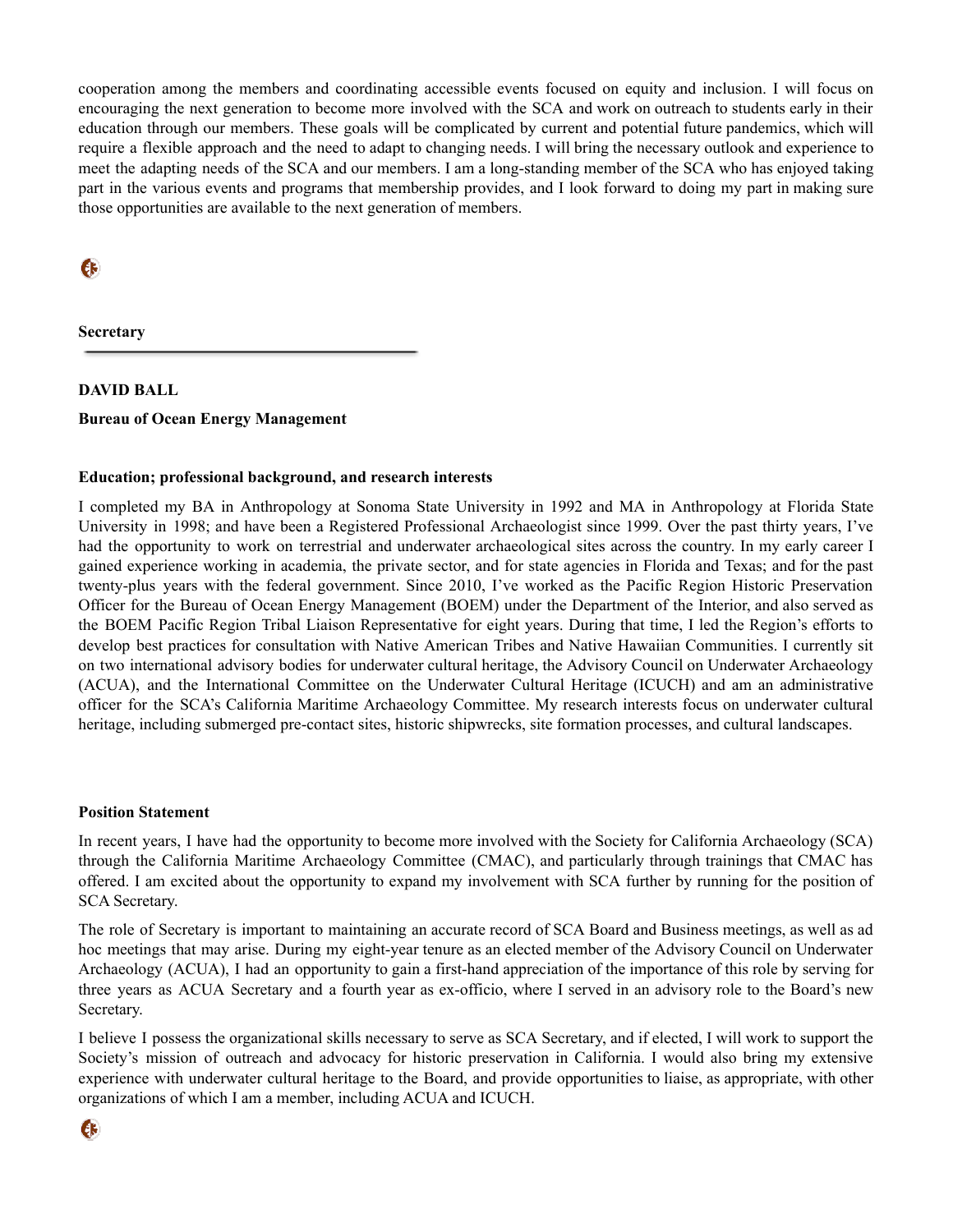#### **KAREN GARDNER**

#### **AECOM**

#### **Education; professional background, and research interests**

Karen is a CRM archaeologist and osteologist, and works for AECOM, out of the Oakland and Sacramento offices. She received her master's degree in anthropology from California State University, Chico in 2013, with a dual emphasis in archaeology and biological anthropology/osteology. Her master's thesis, which looked at evidence for social identity (including gender, social age, ritual and craft specializations, population affinity, and disability) at a Muwekma Ohlone cemetery site in Milpitas, California, received the CSU Chico Outstanding Thesis Award for 2013. She received her BA in Anthropology in 1990 from UC Santa Cruz, and graduated with honors. Between degrees, she worked as a business systems analyst for an international technology company, but returned to school, and to archaeology, because she needed work that gave her life some meaning. Her research interests include bioarchaeology, zooarchaeology, dietary reconstruction, social identity, and Peruvian archaeology. She has published on breastfeeding and weaning practices of the ancestral Muwekma Ohlone, and on pre-contact violence in California. Her previous governance experience includes serving on the Board of the California Institute for Peruvian Studies from 2018-2020.

#### **Position Statement**

These past years have been a challenge to all of us, and a time of reflection about the things that matter most. I have always thought I would serve as part of SCA leadership "someday". Over the past two years, it has become clear that "someday" should be now. California archaeology is a dynamic field, and the new and heightened considerations of safety, inclusion, and collaboration, as well as ongoing conversations about climate change, repatriation, and social, racial, and gender equity, make leadership during this time especially charged with potential and with responsibility. I am aware of the weight of these issues, and am committed to being receptive and learning from the membership and from descendent groups outside of the membership, and then bringing these perspectives to the attention of the Board. I have been especially impressed with the SCA's commitment to safety, and felt that the 2021 Annual Meeting was a great success, under really difficult circumstances. As much as we all enjoy being physically together, the online format provided a safe, flexible, accessible, and lower cost alternative to the traditional meeting format, and some of those benefits are worth recognizing. I would like to explore options for ongoing flexible attendance approaches, including hybrid in-person and remote opportunities. My background in business, strong communication skills, and attention to detail, make me well qualified to serve as Secretary. I would really like to have the honor of being part of the SCA Executive Board, and hope to win your vote. Thank you.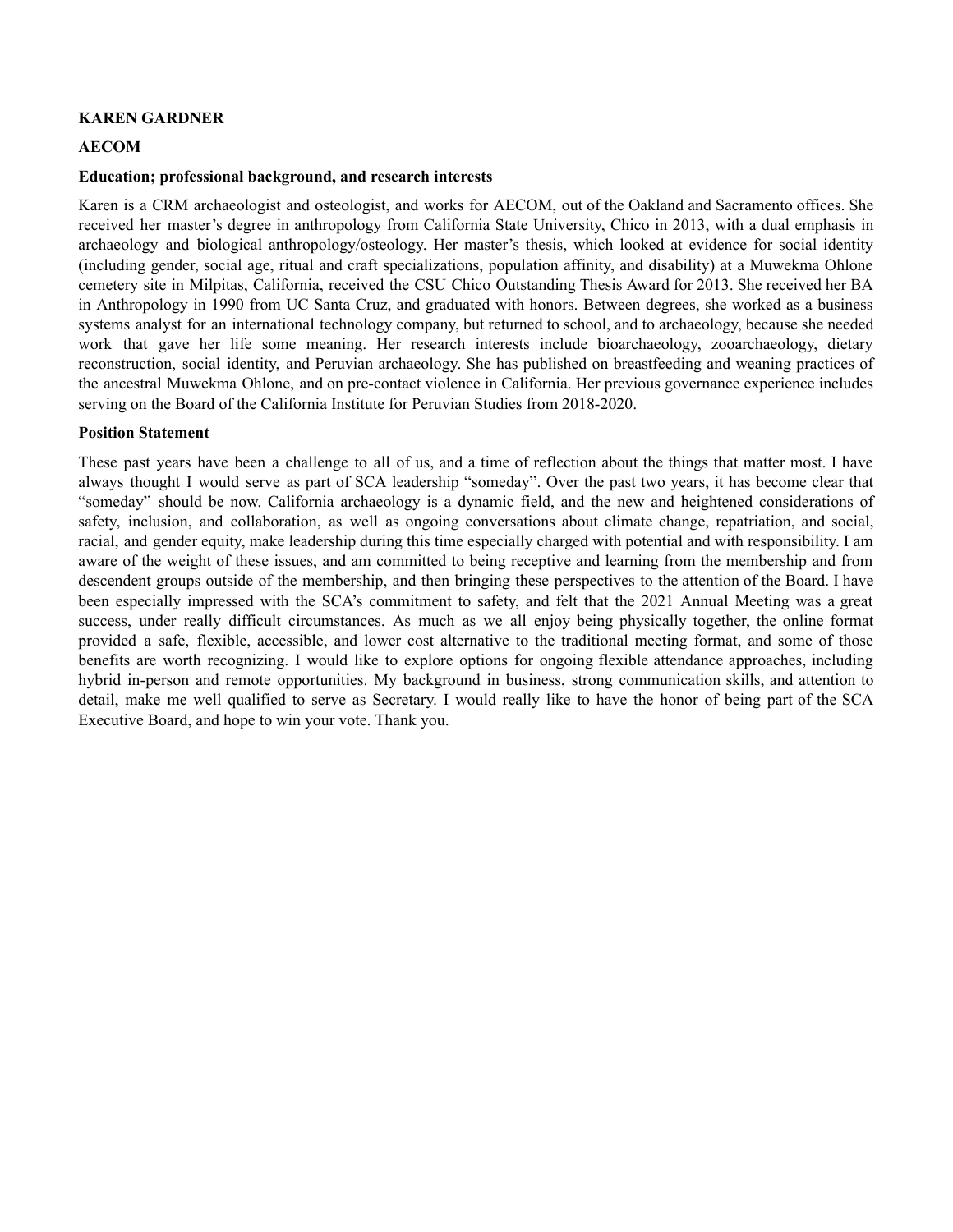

Society for California Archaeology 56th Annual Meeting Thursday, March 3—Sunday, March 6, 2022 | Visalia Convention Center

# <span id="page-9-0"></span>**2022 ANNUAL MEETING INFORMATION**

Enclosed is your registration packet for the 56th Annual Meeting of the Society for California Archaeology, Thursday, March 3, through Sunday, March 6, 2022, in Visalia, California.

This packet includes:

- Meeting Registration Forms
- Details about Reception/Silent Auction, Annual Banquet/Keynote Speaker, Workshops, and more
- Forms for Silent Auction Donors, Auction Beverage Table Hosts, Bookroom Vendors, Program Advertisements, Underwriters, and Volunteers

## **IMPORTANT DEADLINES**

**EARLY BIRD DEADLINE - DECEMBER 16, 2021.** Receive significant savings on meeting registration fees, the banquet, and silent auction when purchased as a package.

**VOLUNTEERS - JANUARY 28, 2022**. Volunteers may receive a registration fee waiver, but **limited waivers are available and they are granted on a first-come, first-served basis.** See the enclosed volunteer form for details.

HOTEL RESERVATIONS - FEBRUARY 7TH (MARRIOTT) AND FEBRUARY 9TH (WYNDHAM). Reservations for the Visalia Marriott at the Conference Center and the Wyndham Visalia must be made by the deadline to receive the special rate.

**PRE-REGISTRATION DEADLINE - FEBRUARY 16, 2022**

# **NOTE: MEETING REGISTRATION AND ALL OTHER FORMS MAY BE COMPLETED ONLINE AT [WWW.SCAHOME.ORG](http://www.scahome.org)**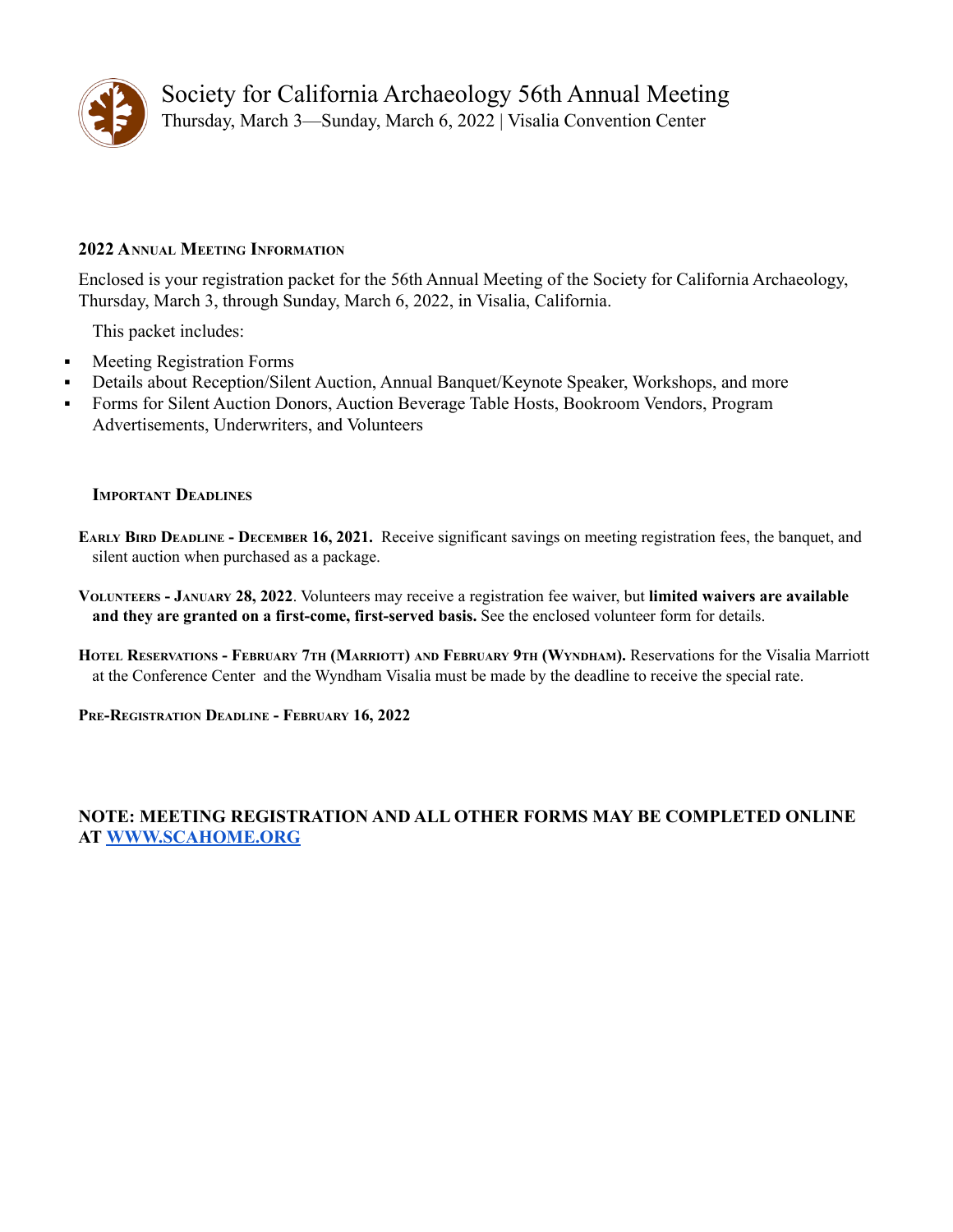# <span id="page-10-0"></span>**HOTEL REGISTRATION**

The 2022 conference location is the Visalia Convention Center, with our negotiated room blocks at the Visalia Marriott at the Convention Center and the Wyndham Visalia. Government rates may be available at individual hotels, please contact the hotel directly.

# <span id="page-10-1"></span>**Visalia Marriott at the Convention Center**

300 S Court Street, Visalia, CA 93291 \$174 Single, Double or Quad Book direct with the Marriott and be sure to use correct check in and out dates. [https://www.marriott.com/event-reservations/reservation-link.mi?id=1634590323311&key=GRP&app=resvlin](https://www.marriott.com/event-reservations/reservation-link.mi?id=1634590323311&key=GRP&app=resvlink)  $\bf{k}$  $\bf{k}$  $\bf{k}$ Phone: 559-636-1111 **The last day to book at the negotiated rate is Monday, February 7, 2022**

# <span id="page-10-2"></span>**Wyndham Visalia**

9000 W Airport Dr, Visalia, CA 93277 \$149 Single, Double, or Quad Phone: (559) 651-5000 Reference Block ID #288154 or 2022 SCAAnnual Meeting **The last day to book at the negotiated rate is Wednesday, February 9, 2022**

# <span id="page-10-3"></span>**Airport Transportation**

The Convention Center is located  $\sim$ 48 mile from the Fresno Airport, estimated travel time  $\sim$  44 minutes. Estimated Uber rates start at ~\$54.00 - \$65.00 one way. Shuttle is available for \$10.00 each way, <https://ridevline.com/>.

The Visalia Airport is a private airport.

# **Carpooling**

SCA has set up a carpooling app at [http://www.groupcarpool.com/t/4wubxq.](http://www.groupcarpool.com/t/4wubxq) If you have extra seats in your car or are looking for a ride, please sign up today.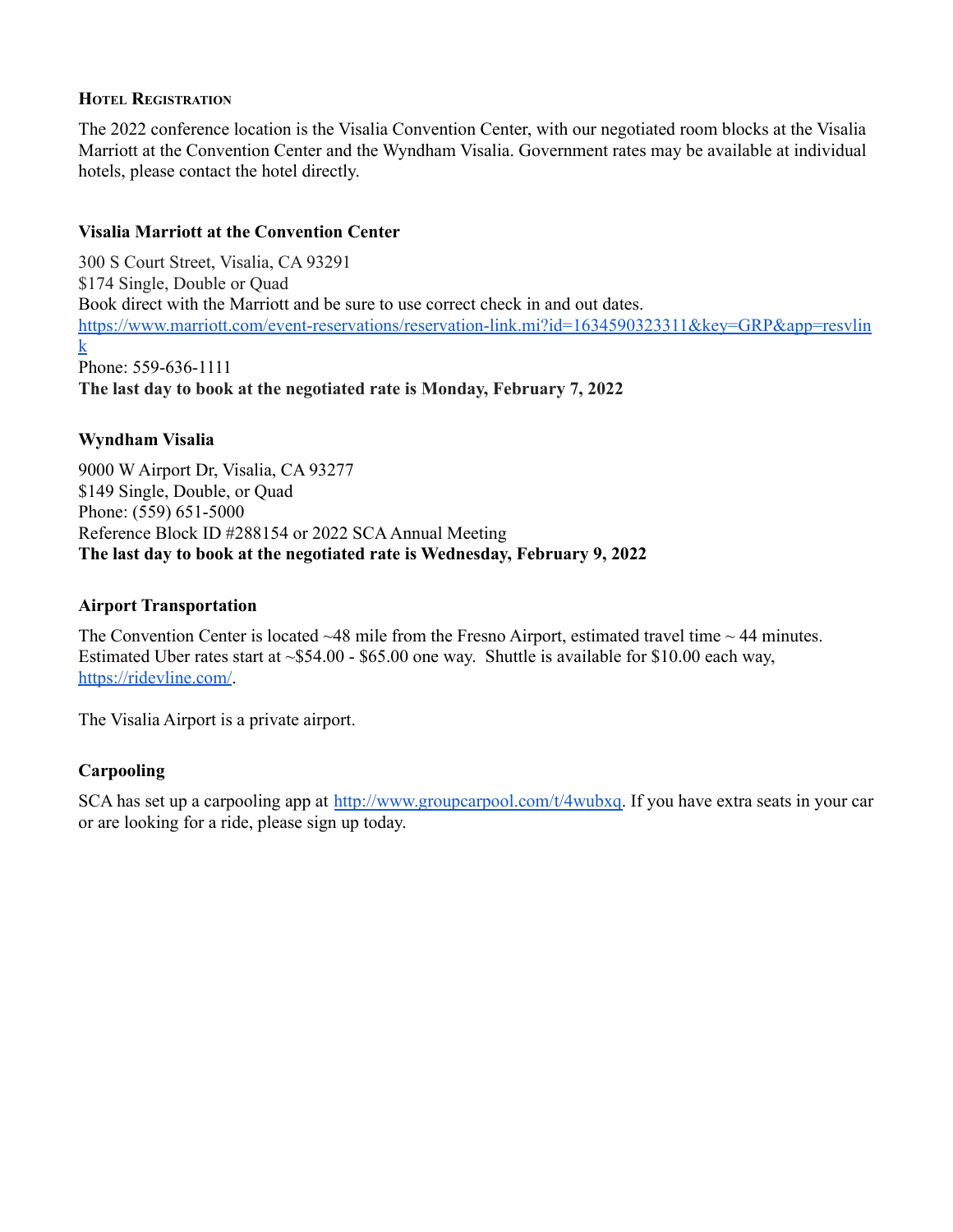# <span id="page-11-0"></span>**2022 VENUE AND EVENTS**

The 2022 Annual Meeting will be held at the Visalia Convention Center, March 3-6, 2022. We have negotiated room blocks at the Visalia Marriott at the Convention Center (\$174) and the Wyndham Visalia (\$149). The Marriott is located right at the Convention Center and the Wyndham is six miles away at the Visalia Airport. The Convention Center is near the heart of the historic and charming Downtown District, with its artisan restaurants, craft breweries, and unique boutique shopping.

Visalia is conveniently located in the heart of California, directly at the midway point between Los Angeles and San Francisco/Sacramento. It is a convenient three-hour drive from either location, off State Routes 99 and 198. Additionally, Visalia is surrounded by many opportunities to explore the great outdoors. Often referred to as the "Gateway to the Sequoias," Visalia is the closest major city to Sequoia and Kings Canyon national parks. Sequoia and Kings Canyon national parks are home to some of the larger trees on Earth, the Giant Sequoia.

In October 2020, the Visalia Convention Center announced that it was awarded the Global Biorisk Advisory Council(R) (GBAC) Star accreditation, the gold standard for prepared facilities. This announcement made the Visalia Convention Center the first convention center in the Central Valley of California to be industry-accredited in outbreak and infectious disease preparation and response.

# <span id="page-11-1"></span>**SHOW YOUR BADGE AND SAVE**

While you're visiting Visalia be sure to stop by one of the many unique shops and tasty eateries and save 10%, 15%, or more when you show your SCA-meeting badge. For more information check out <https://www.visitvisalia.com/society-for-california-archaeology>. Discounts all over downtown Visalia, include these great spots:

**Component Coffee Lab** You'll want to savor a cup of coffee at Component Coffee Lab, where they roast their beans onsite and brew the richest coffee in the valley.

Buzz on over to the **Bee Hive Bake Shop** for a cupcake, brownie or, if you're in luck, one of their fresh baked fruit hand pies. Get them before they're gone.

Bringing the kids with you? **Imagine U Children's Museum** offers one free adult admission with purchase of child admission. And check out **Adventure Park**'s Miniature Golf special, Buy one, Get one Free.

Wherever you decide to eat or shop in Visalia you'll feel the warmth of their small town hospitality!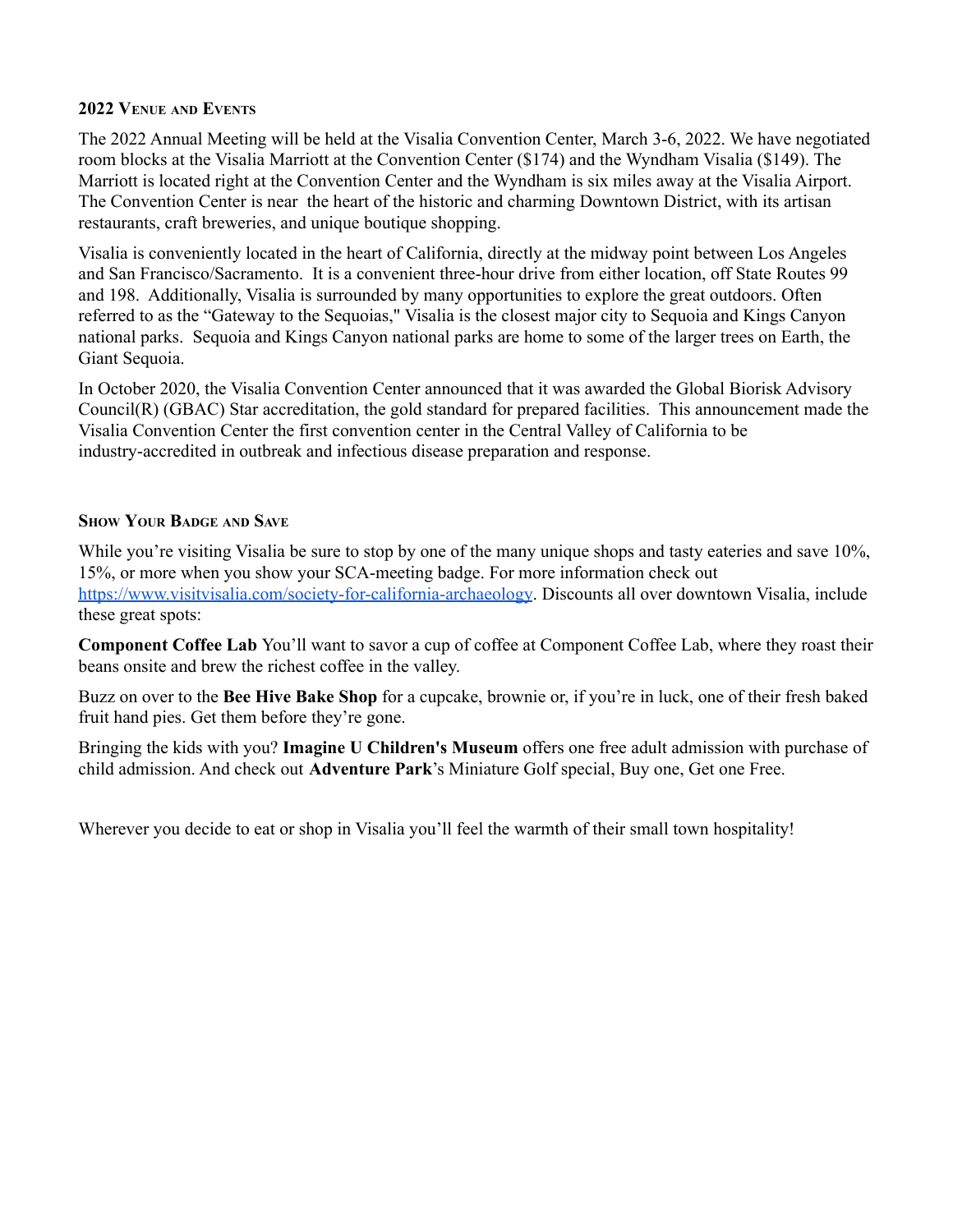# <span id="page-12-0"></span>**PLENARY SESSION**

The meeting will kick off on Friday morning, March 4, with the President's Plenary **"Archaeological Gatherings: Foodways and Community Resilience"** where speakers will address the question, what sustains us as human beings and as an archaeological community? In this session, we consider foodways as a concept, and how it brings together varied cultural, social, and economic threads of food production, distribution, and consumption. Speakers share their thoughts on how we can cultivate an understanding of community and foodways, past and present.

# <span id="page-12-1"></span>**RECEPTION/SILENT AUCTION FUNDRAISER WITH MOCKTAIL, BEER, AND WINE TASTING**

The 2022 Reception/Silent Auction and mocktail, beer, and wine tasting event will be held at the Visalia Convention Center. Staying at the meeting venue means no bus ride and more time to spend with our friends and colleagues. Dinner will feature enchiladas served with Texican Caesar Salad with roasted corn, black beans and "Kicked Up" Caesar Dressing, Housemade Chips & Salsa and Spanish Rice.

As you taste and sip your way through the offerings, there will be many items up for auction, as usual. Years past have featured a surfboard, rare maps, and handmade jewelry; the silent auction always has something for everyone. As usual, the fabulous CRM firms that are a part of our community will host a variety of tasty beverages for your enjoyment. The Silent Auction is always a popular event and offers wonderful opportunities to catch up with old friends and meet new ones. We encourage you to buy your ticket early - this event often sells out!

# <span id="page-12-2"></span>**ANNUAL AWARDS BANQUET AND KEYNOTE SPEAKER**

# <span id="page-12-3"></span>**Ancestral Foods Archaeology**

The Banquet Speaker this year is Nancy J. Turner, pioneering ethnobotanist and Emeritus Professor of the School of Environmental Studies, University of Victoria. In her talk, "Old Foods are the New Foods: Indigenous Plant Foods and Traditional Plant Management Systems,0" Dr. Turner will discuss her decades-long research with British Columbia's First Peoples, ancestral foods archaeology, and revitalization of Indigenous food systems in western North America.

# <span id="page-12-4"></span>**Banquet Dinner Options**

- Grilled Boneless Chicken Breast | served with a chardonnay beurre blanc, house salad, fresh seasonal vegetables, red roasted potatoes.
- Tri-Tip Plate | served with a merlot reduction, house salad, fresh seasonal vegetables, red roasted potatoes.
- Stuffed Mushroom | Portobello Mushroom stuffed with rainbow quinoa and mixed vegetables (Vegan+Gluten Free)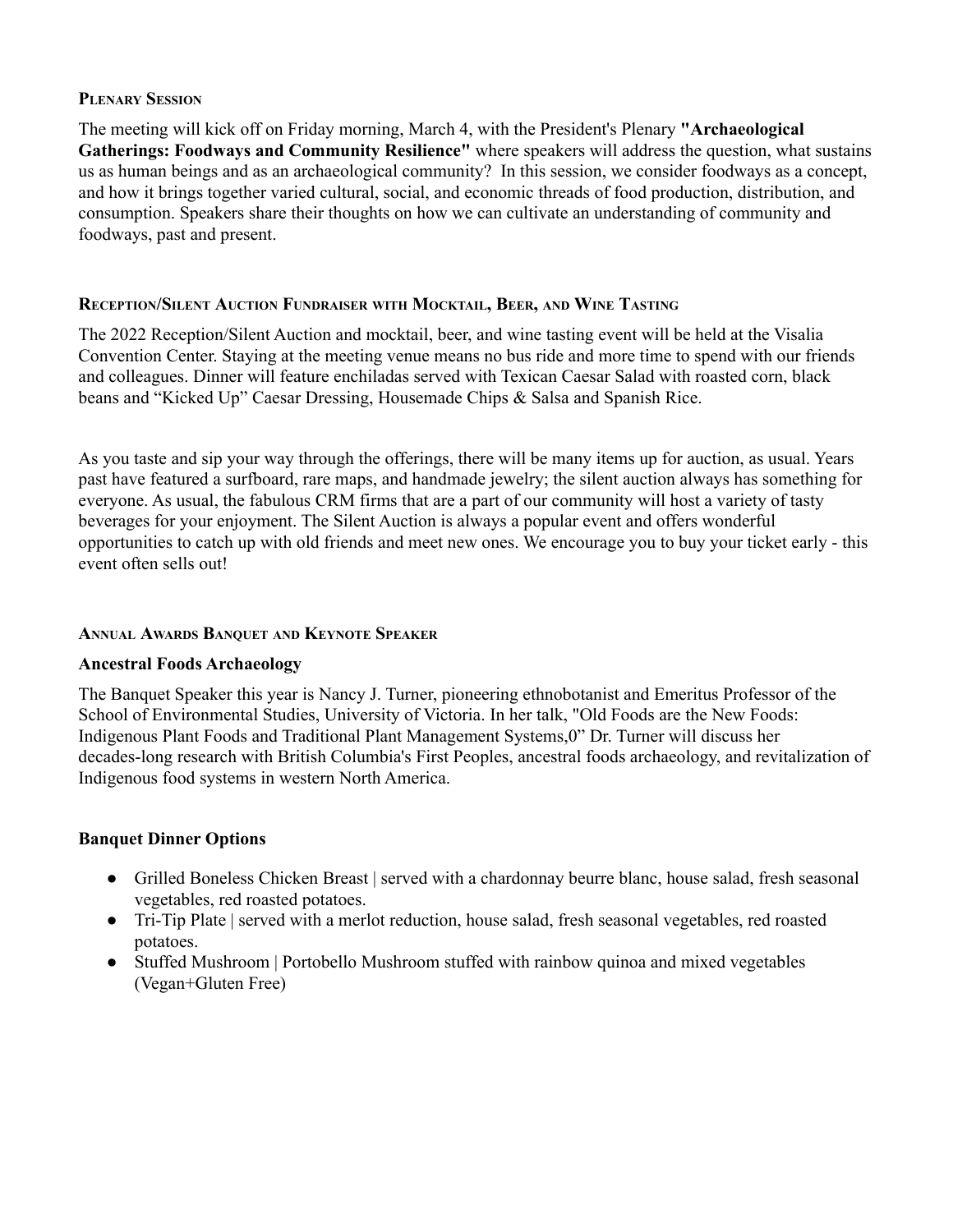# **Workshops**

Please be aware that all workshops are scheduled for Thursday, March 3, 2022, with morning and afternoon sessions presented concurrently.

| Thursday Morning - 8:00 a.m. - 12:00 p.m. | Thursday Afternoon - 1:00 p.m. - 5:00 p.m.                    |
|-------------------------------------------|---------------------------------------------------------------|
| Introduction to Comparative Osteology     | <b>Advanced Human Osteology</b>                               |
| Foraging Theory and Practice, Part I      | Foraging Theory and Practice, Part 2                          |
| Northern Sierra Mewuk Acorn Processing    | Decolonizing California's Ancestral Foods with Café<br>Ohlone |
| Obsidian Hydration Dating (9a.m.-11a.m.)  |                                                               |

# <span id="page-13-0"></span>**OSTE1: Introduction to Comparative Osteology**

# Instructor: Melanie Beasley

Encountering human or non-human bone in the field is something many of us experience. This hands-on workshop is designed to help archaeologists and monitors get acquainted with basic osteological identification methods. The workshop will use comparative materials to focus on identifying human versus non-human bone. This course is a basic introduction to the skeleton and features that can be useful for differentiating human from other mammal bone. Pre-registration is required.

| Maximum enrollment: 25 | $8:00$ a.m. $-12:00$ p.m. | Cost: \$40.00 |
|------------------------|---------------------------|---------------|
|                        |                           |               |

# <span id="page-13-1"></span>**OSTE2: Advanced Human Osteology**

Instructor: Melanie Beasley

Often we encounter human bone in the field and it is the only opportunity to capture information to contribute to the analysis and interpretation of human remains. This hands-on workshop is designed to help archaeologists and monitors recognize the key features to distinguish sex, age, population affinity, and distinguishing life history features. This workshop is not intended as a substitute for consulting with a biological anthropologist for the analysis of remains, but rather to equip archaeologists to recover and recognize information that is important for skeletal analysis that is sometimes lost after remains are removed from the field context. Emphasis will be placed on what information can be gained from highly fragmented human remains. Pre-registration is required.

|  | Maximum enrollment: 25 | $-5:00$ p.m.<br>$1:00$ p.m. | Cost: \$40.00 |
|--|------------------------|-----------------------------|---------------|
|--|------------------------|-----------------------------|---------------|

# <span id="page-13-2"></span>**Foraging Theory and Practice**

Instructor: Robert L. Bettinger, Distinguished Professor Emeritus, UC Davis

This workshop will introduce the theoretical foundation of foraging theory, beginning with the concept of rational choice and definition of costs and benefits. Explores application of the foraging models most amenable to application to the archaeological and ethnographic record. Participants may sign up for morning and afternoon, morning only, or afternoon only. Session costs cover flash drives programmed with spreadsheets to execute applications of all models covered. **Must bring a laptop to obtain full benefit**. Working knowledge of Microsoft Excel is highly useful. Pre-registration is required.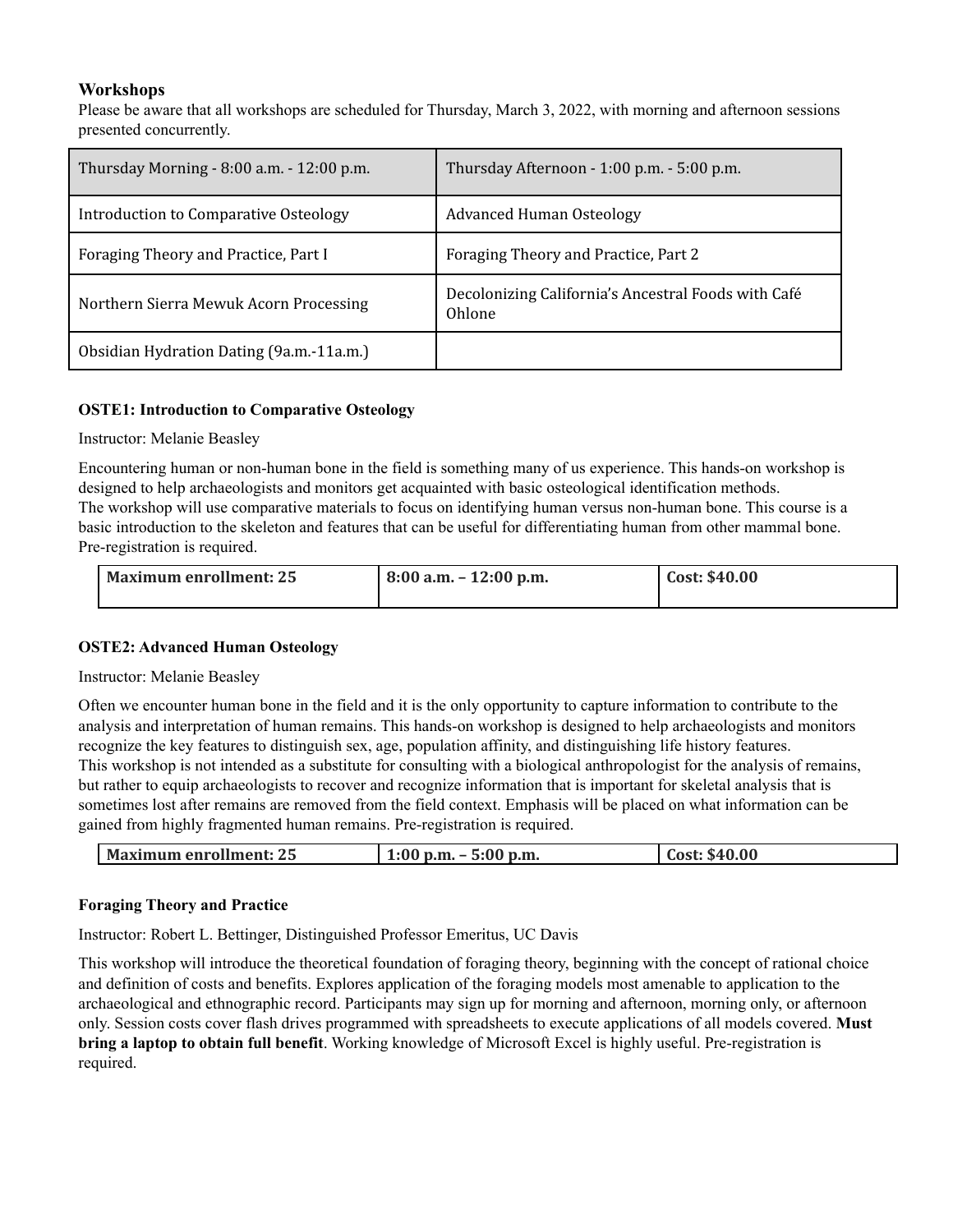# <span id="page-14-0"></span>**FORA1: Foraging Theory and Practice**

Morning Session Rational choice theory Foraging costs and benefits Diet breadth Front vs. back loaded resources

| <b>Maximum enrollment: 30</b> | $\frac{1}{2}$ 8:00 a.m. - 12:00 p.m. | Cost: \$35.00 |
|-------------------------------|--------------------------------------|---------------|

# <span id="page-14-1"></span>**FORA2: Foraging Theory and Practice**

Afternoon Session Linear programming. Marginal value theorem Field processing Technological investment (including newest, unpublished models)

| Maximum enrollment: 30 | $1:00$ p.m. $-5:00$ p.m. | Cost: \$35.00 |
|------------------------|--------------------------|---------------|
|                        |                          |               |

## <span id="page-14-2"></span>**ACOR1: Northern Sierra Mewuk Acorn Processing**

## Instructors: Allison Stevenot and Kimberly Stevenot

The workshop will guide participants through the traditional Northern Sierra Mewuk method of processing black oak acorns into acorn mush, with some modern adaptations. This will include a discussion on when and how the acorns are harvested, how they are stored and dried, and then will move onto a hands-on workshop where participants will crack and hull the acorns, clean them, pound them into flour, and sift. The hands-on portion will then follow with a discussion about how leaching is done both traditionally and contemporarily, and finally either a video of stone boiling or a live demonstration given the resources available at the meeting space. Participants will also be given a chance to taste the final product *Nupa*, acorn mush. Participants are asked to bring a small sharp pocketknife and to be prepared to get messy and possibly work outside. Pre-registration is required.

| <b>Maximum enrollment: 30</b> | $8:00$ a.m. $-12:00$ p.m. | Cost: \$45.00 |
|-------------------------------|---------------------------|---------------|
|-------------------------------|---------------------------|---------------|

#### <span id="page-14-3"></span>**CAFE2: Decolonizing California's Ancestral Foods with Café Ohlone**

Instructors: Vincent Medina and Louis Trevino

Join Vincent Medina (Chochenyo Ohlone) and Louis Trevino (Rumsen Ohlone) for an afternoon celebrating Ohlone cuisine and culture. This workshop will guide participants through the philosophy and vision of Café Ohlone (*mak-'amham*), and the work of its co-founders to revive Ohlone Indian food traditions. This will include discussions about California's abundant native foods, stewardship and management principles, the history and context of the indigenous food movement, ancestral foods and archaeology, and why decolonizing diets is so important. During the workshop Vincent and Louis will prepare native dishes. Participants will have the opportunity to taste some of the food that is prepared. Pre-registration is required. To learn more about Café Ohlone visit: [https://www.makamham.com/cafeohlone.](https://www.makamham.com/cafeohlone)

| <b>Maximum enrollment: 25</b> | $1:00 \text{ p.m.} - 5:00 \text{ p.m.}$ | Cost: \$45.00 |
|-------------------------------|-----------------------------------------|---------------|
|-------------------------------|-----------------------------------------|---------------|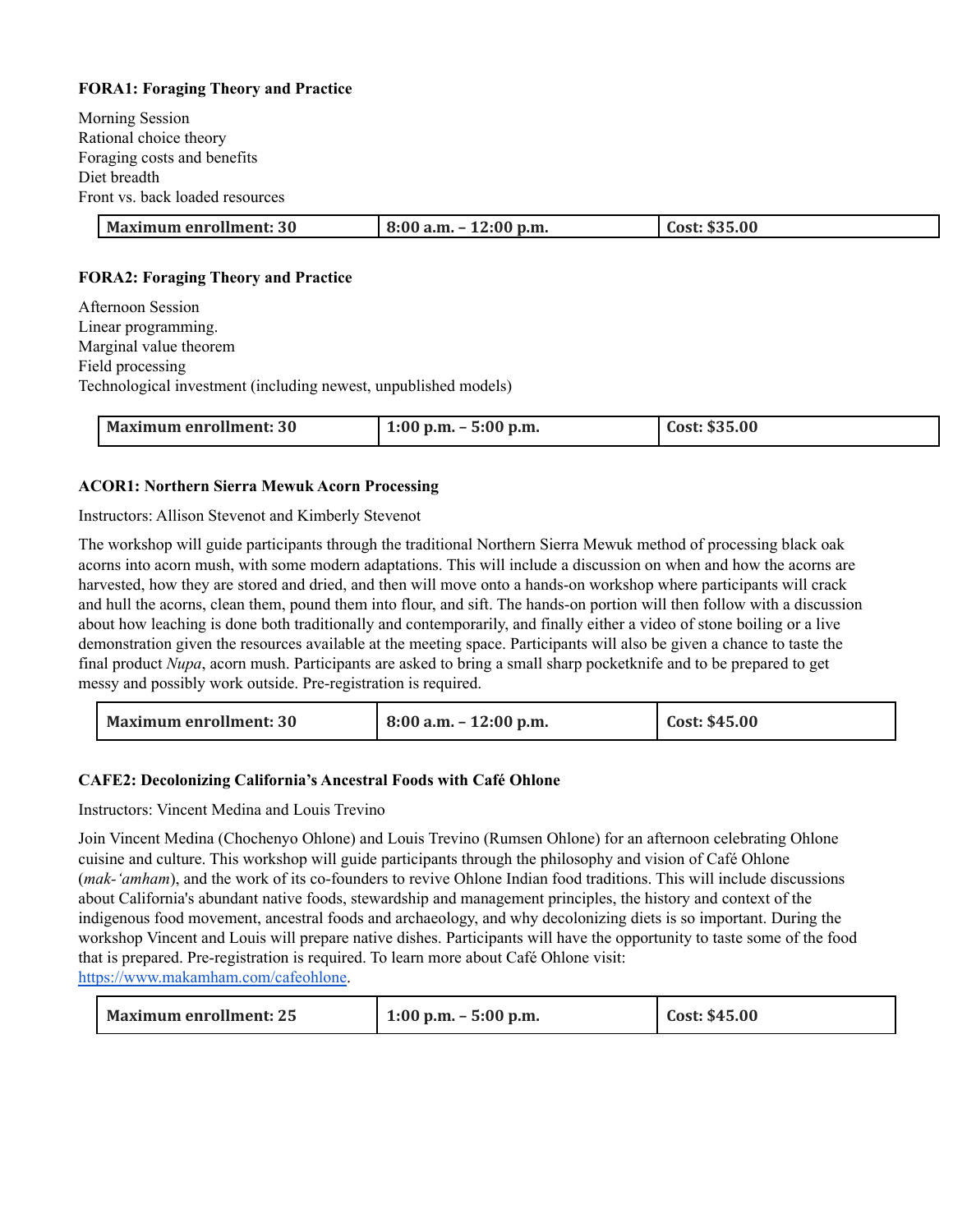# <span id="page-15-0"></span>**OBSI: Obsidian Hydration Dating Workshop**

Instructor: Alexander (Sandy) Rogers, MA, MS, RPA

The goal of this workshop is to provide insight into the theory and methods of obsidian hydration dating (OHD). It should help enable the archaeologist to perform OHD analyses, and enable the manager to ask the right questions. The workshop will cover the basic principles of obsidian hydration and the models employed in dating; how to develop an appropriate effective hydration temperature (EHT); various methods of computing a hydration rate; guidelines for data analysis; and numerous cautions. An Excel spreadsheet with numerical models for conducting an OHD analysis will be provided. Mathematics will be kept to a minimum, but cannot be avoided entirely. Electronic copies of key references will be provided. Pre-registration is required.

| <b>Maximum enrollment: 25</b> | $9:00$ a.m. $-11:00$ a.m. | Cost: \$40.00 |
|-------------------------------|---------------------------|---------------|
|-------------------------------|---------------------------|---------------|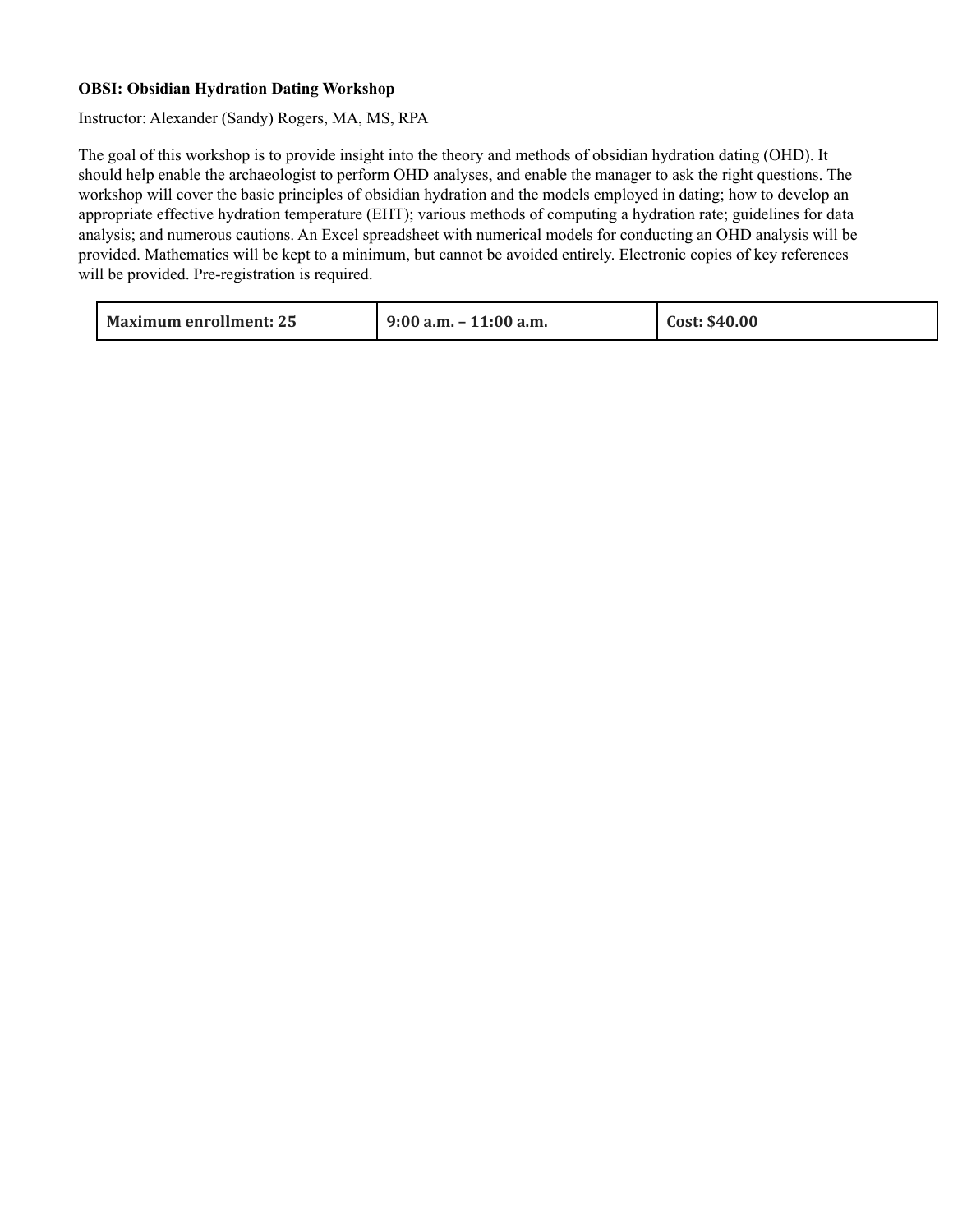# <span id="page-16-0"></span>**STUDENT EVENTS**

# <span id="page-16-1"></span>**Let's Do Lunch**

Let's Do Lunch pairs students with more senior members for lunch, providing students an opportunity to meet an archaeological professional and ask questions about obtaining a job, building a resume, or getting into graduate school. Pairing people at random gives students a chance to meet professionals who they might not otherwise encounter at the meeting. This also gives the senior members of our Society a chance to mentor the next generation of California archaeologists and pass along knowledge about how to be successful in the field.

Let's Do Lunch will be held on Saturday, March 5, at 12:00 p.m. (meet in the registration area at 11:45 a.m.). The SCA will arrange for a venue for the luncheon. The regular member is asked to "treat" the student member by buying them lunch. While regular members will be paired with a single student, the venue will probably seat multiple pairs together, so there will be opportunities for students to chat with more than one professional. This is a wonderful event, so please check the box in your registration packet to participate in Let's Do Lunch. Buying lunch for a student member is the best investment in the future of the SCA and can make a real difference!

# <span id="page-16-2"></span>**Student Mixer**

The Student Affairs Committee has organized its annual Student Mixer at the SCAAnnual Meeting. The goal of the Student Mixer is to provide students an opportunity to network with professionals and academics in the California archaeological community. Students, please come and take advantage of the years of collective wisdom from our group of professionals participating in this year's event. Come prepared to mix, mingle, and ask questions about getting archaeology jobs or internships in California, advice for creating more competitive resumes, and suggestions for getting into graduate programs.

The student mixer will be held from 5:00 p.m. to 7:00 p.m. prior to the Annual Banquet on Saturday, March 5, in conjunction with a cash bar. Come one, come all to mix and mingle and provide advice to the next generation of California archaeologists.

# <span id="page-16-3"></span>**Ethics Bowl**

The SCA Executive Board has decided to hold the first annual Ethics Bowl competition at the Annual Meeting. Organized similarly to the SAA Ethics Bowl, held at their annual meetings for several years now, teams of three to five graduate and/or undergraduate students from various universities and colleges will compete against each other in a series of rounds. The winning team moves on to the next round until there is a final winning team. The winning team takes home a traveling trophy to display in the institution's department for the next year and their team/school name is engraved onto the trophy. Additional prizes will be awarded to winning team members. Full description **[HERE](https://scahome.org/wp-content/uploads/2021/10/SCA-Ethics-Bowl.docx)** or contact Glenn Russell for more information, [glenn@scahome.org.](mailto:glenn@scahome.org)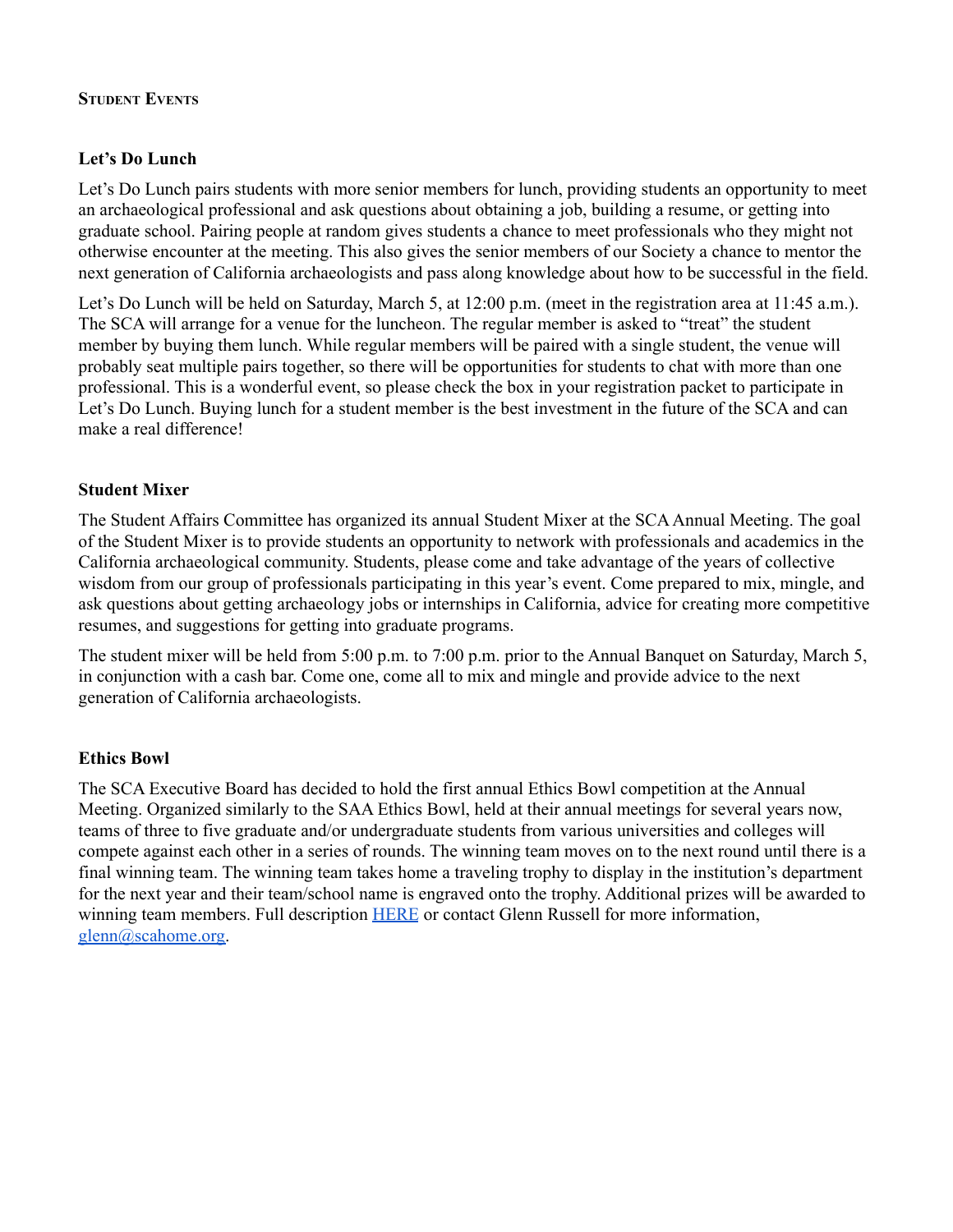# <span id="page-17-0"></span>**DONATE TO THE SILENT AUCTION FUNDRAISER!**

The Silent Auction is an important fundraising event for the SCA. The success of this event is completely dependent on the generosity of all members of our Society. We encourage you to think outside the box this year to help us get donations and make this the most successful auction ever! Do you have a timeshare that you might be willing to donate a week of? A friend who owns a winery that might be willing to donate a gift basket or wine tasting? A local business you frequent that might donate a gift basket or certificate? A behind the scenes tour at a museum or other venue? Theme park tickets? Individual members and businesses are encouraged to donate any items that will help raise money for the SCA, so please branch out this year and ask the businesses you frequent, work for, or have other connections with to donate!

For businesses, the Silent Auction represents a great opportunity to let all attendees know that your firm is an active, generous participant within the archaeological community. Don't forget, your donations are tax deductible, and with recent tax changes this is all the more important! We need YOU to help us get donations to continue to support the SCA and these meetings and events that we all enjoy. We are asking firms that donate beer or wine to the Silent Auction to also consider providing a non-alcoholic option, such as mocktails, bottled water, or soda, and to provide a few food accompaniments on their tables, such as desserts.

General questions regarding the Silent Auction should be directed to the Business Office at [office@scahome.org](mailto:office@scahome.org) or (530) 342-3537. Questions regarding the donation of goods should be directed to Jennifer Barbee (jbarbee@appliedearthworks.com) or Kristina Roper (kroper3r@gmail.com). We ask that businesses, institutions, and individual members support this fun and fabulous event. Be sure to bring your checkbook or cash so you can bid on the great assortment of donated goods and services. Items more than \$100 may also be purchased via credit card.

# <span id="page-17-1"></span>**CHILDCARE**

The annual SCA conference is arguably the most important forum for California archaeologists to engage with other professionals, communicate new information, and forge new collaborations. Yet parents of young children find it extremely difficult to remain engaged in conference activities, and the costs of childcare (especially when combined with regular attendance costs) are often prohibitive. Therefore, the WCA will be sponsoring on-site daycare at the 2022 SCA meeting in Visalia for pre-registered members.

The WCA ensures a licensed provider, an adequate number of caretakers, and a safe environment. The Visalia care-center will take place in a hotel suite with a separate room for naps, a clean bathroom, and a refrigerator for storing milk/snacks.

The sign-up sheet is a non-committal survey to determine how many caretakers we will need to hire. Once signed-up, a follow-up email will be sent to collect more specifics about your care needs and to ask for a small reimbursable deposit to secure a space. This is a pre-registration event as we will not be able to accommodate drop-ins.

Questions? Contact Kaely Colligan at [wcarchaeology@gmail.com](mailto:wcachaeology@gmail.com)

Sign up at <https://forms.gle/9YuSXwevrDkXsYpw8>

# <span id="page-17-2"></span>**FRIENDS OF BILL WILSON**

A closed meeting of the friends of Bill Wilson will be held on March 5, 2022 at 5:00 p.m. in room TBD.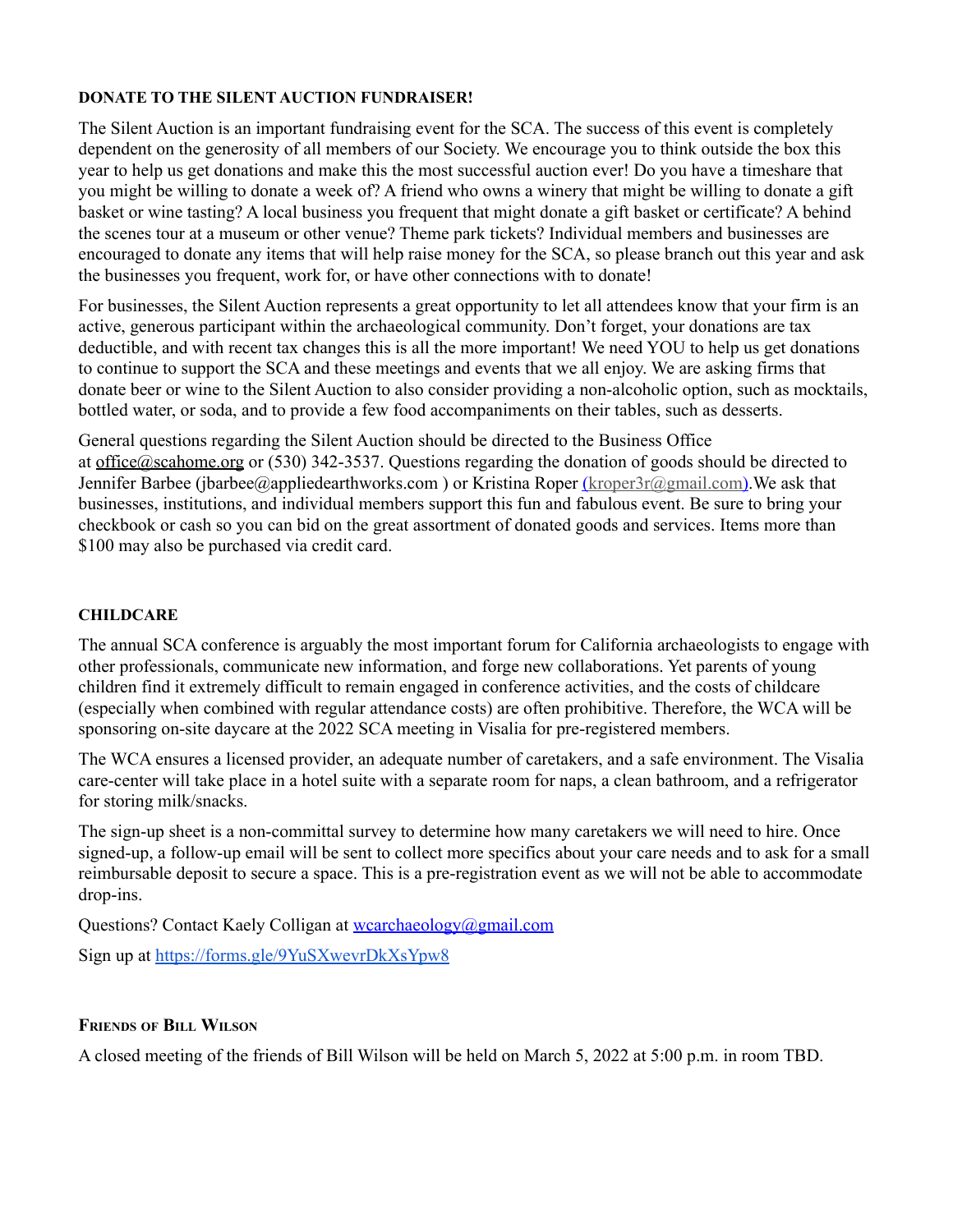# <span id="page-18-0"></span>**ANNUAL MEETING UNDERWRITERS**

The SCA Executive Board encourages businesses and corporations engaged in archaeological work in our state to demonstrate their appreciation of the efforts of the SCA by making generous (tax deductible!) donations. These contributions will enable our Society to continue its good work in both the public and private sectors, in education and advocacy, and representing professional archaeologists throughout California. For further information, please contact office@scahome.org. Donations can be made on the SCA [website](https://scahome.org/sca-annual-meeting/annual-meeting-underwriter-form/), or sent to: SCA Business Office, P.O. Box 2582, Granite Bay, CA 95746.

# <span id="page-18-1"></span>**VOLUNTEER**

Help! The success of the Annual Meeting and the overall health of the SCA are directly related to the participation and generosity of our members. Please consider supporting the organization by volunteering for one or more of the following: (1) volunteer as staff during the Annual Meeting; (2) provide on-site assistance by staffing the registration desk; (3) help with setup and cleanup of the Silent Auction; and/or (4) be a meeting room monitor. Sign up using the form included with this packet, or online at https://sfca.wildapricot.org/event-4517895. Questions? Contact Volunteer Coordinator Darren Andolina at [andolinadarren@gmail.com](mailto:andolinadarren@gmail.com%20) or at (530) 908-6713. Deadline for volunteering is January 28, 2022.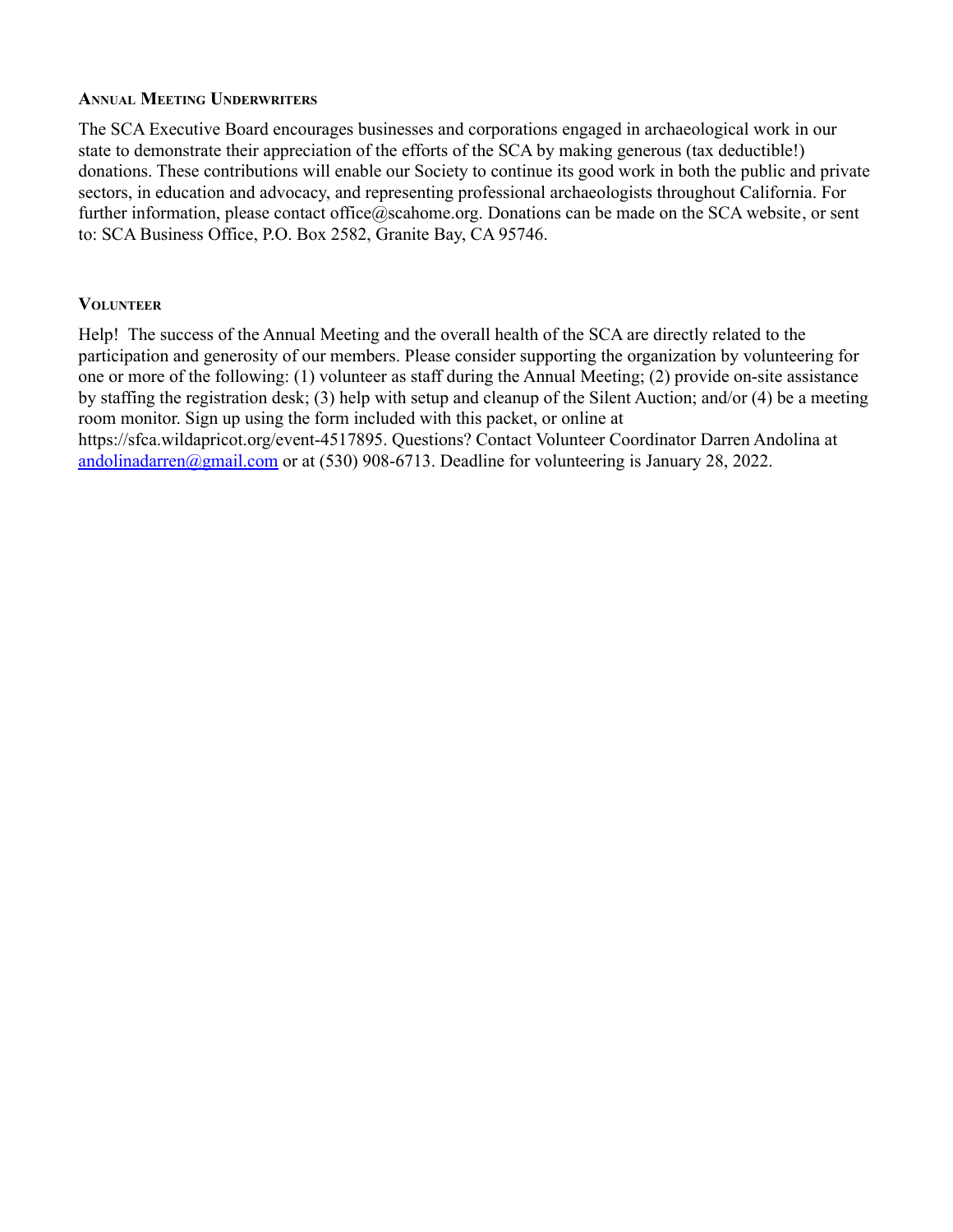#### **2022 REGISTRATION INSTRUCTIONS**

#### Online: [Log on to your member's page at scahome.org](https://scahome.org/memb/login.php).

Regular mail: Complete the meeting pre-registration form and submit it to the SCA Business Office (checks only, please) Pre-registration provides significant price breaks! Identify your membership category and use the fee schedule below to determine your base registration fee.

These Forms are for Meeting Registration Only! To make hotel reservations, please refer to the information on page 11.

#### <span id="page-19-0"></span>**FEE SCHEDULE**

Note: No refunds can be given after February 16, 2022.

| 2022 Early Bird. Save $\sim$ 10% off the<br>Meeting registration fee when you sign<br>up for the Meeting, Awards Banquet, and<br>Silent Auction by December 16th.<br>Members only!<br>Use the Early Bird form included herein.<br>Deadline December 16, 2021 |                                   |                                                 | Pre-Registration Pricing<br>Banquet Tickets: \$55<br>Auction Tickets: \$50<br>Use the form included herein.<br><b>Pre-registration Deadline is</b><br><b>February 16, 2022</b> | Late and On-Site<br><b>Registration Begins</b><br>Thursday, February 17, 2022 |                     |
|--------------------------------------------------------------------------------------------------------------------------------------------------------------------------------------------------------------------------------------------------------------|-----------------------------------|-------------------------------------------------|--------------------------------------------------------------------------------------------------------------------------------------------------------------------------------|-------------------------------------------------------------------------------|---------------------|
| Membership<br>Category                                                                                                                                                                                                                                       | Registration,<br>Banquet, Auction | Membership<br>Category                          | <b>Registration Fee</b>                                                                                                                                                        | Membership<br>Category                                                        | Registration<br>Fee |
| Regular                                                                                                                                                                                                                                                      | \$185.00                          | Regular                                         | \$100.00                                                                                                                                                                       | Regular                                                                       | \$125.00            |
| Senior                                                                                                                                                                                                                                                       | \$149.00                          | Senior                                          | \$60.00                                                                                                                                                                        | Senior                                                                        | \$75.00             |
| Student <sup>1</sup>                                                                                                                                                                                                                                         | \$122.00                          | Student <sup>1</sup>                            | \$30.00                                                                                                                                                                        | Student <sup>1</sup>                                                          | \$45.00             |
| Non-Archeologist<br>Spouse/Partner <sup>2</sup>                                                                                                                                                                                                              | \$122.00                          | Non-Archeologist<br>Spouse/Partner <sup>2</sup> | \$30.00                                                                                                                                                                        | Non-Archeologist<br>Spouse/Partner <sup>2</sup>                               | \$45.00             |
| Non-Member                                                                                                                                                                                                                                                   | N/A                               | Non-Member                                      | \$130.00                                                                                                                                                                       | Non-Member                                                                    | \$165.00            |
| Volunteer <sup>3</sup>                                                                                                                                                                                                                                       | N/A                               | Volunteer <sup>3</sup>                          | Waived for students;<br>50% off for all other<br>member types                                                                                                                  | Volunteer <sup>3</sup>                                                        | N/A                 |

<sup>1</sup>Must provide proof of student status.

<sup>2</sup>This rate is for non-archaeologist spouses or partners accompanying a meeting-registered archaeologist.

<sup>3</sup>Must obtain a volunteer waiver in the pre-registration period. Only the registration fee is waived, not the Silent Auction or Annual Banquet fees. To volunteer, use the form included herein.

If you are paying for more than one attendee: If you are a firm or agency paying for multiple attendees with one check, we must have one registration form for each attendee. Photocopy the attached form or obtain the form online at [scahome.org.](http://www.scahome.org/)

If you plan to volunteer: The volunteer registration fee waiver is only for SCA members. Please consult the enclosed Volunteer Registration Form included herein. for complete information.

A note on spouse memberships and registration: The SCA Executive Board has elected to discontinue the Spouse membership type. If you wish to bring your non-archaeologist spouse or partner to the meeting, you may take the spouse/partner rate without that person being a member of the Society. Professional archaeologists may not take the spouse/partner rate.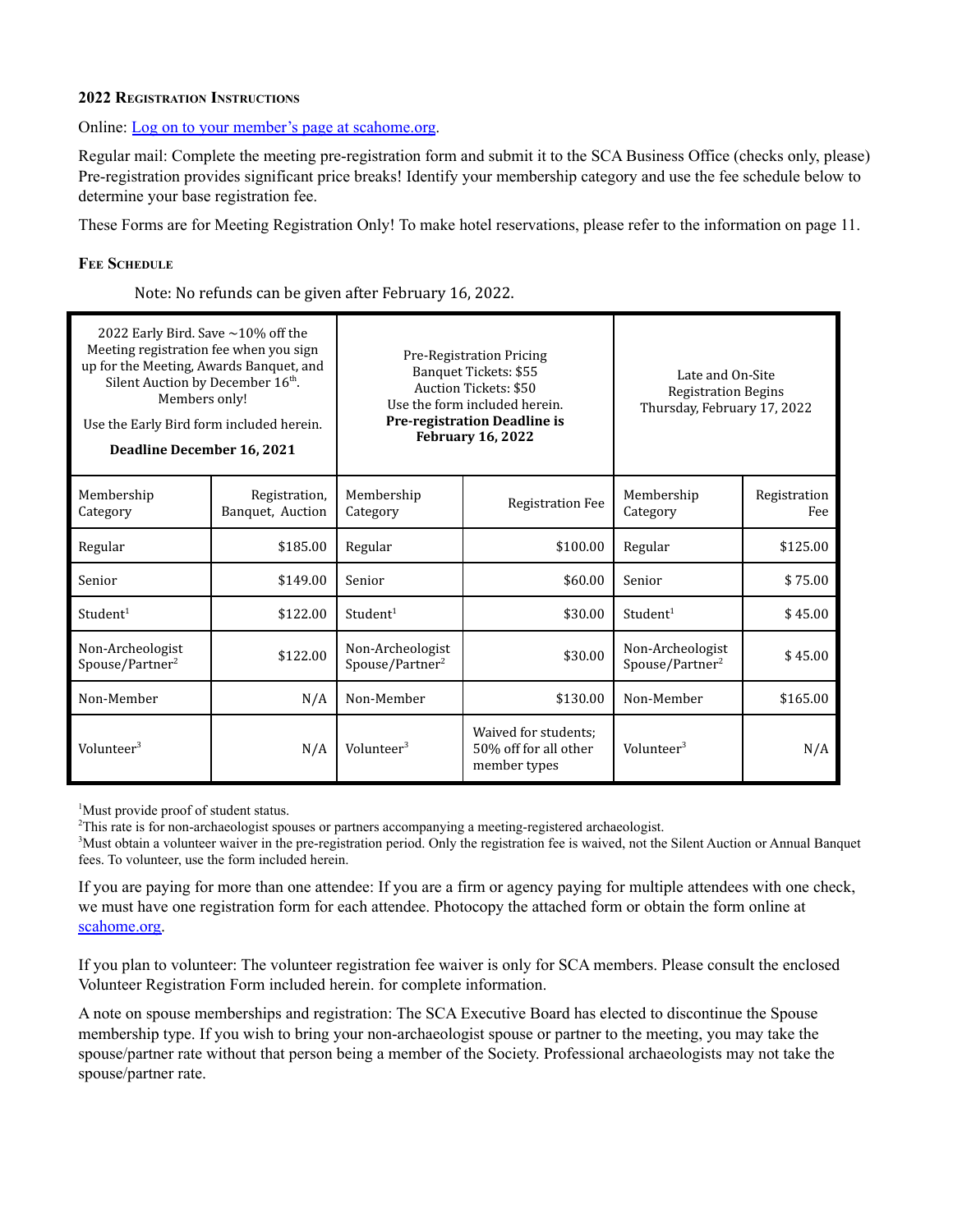

 $\mathbf{r}$ 

Thursday, March 3—Sunday, March 6, 2022 | Visalia Convention Center

## **EARLY BIRD PACKAGE REGISTRATION FORM – DEADLINE IS DECEMBER 16, 2021**

| Name:                                                                                                                                                                                                                                                                             |                                                             |                         |         |          |                       |
|-----------------------------------------------------------------------------------------------------------------------------------------------------------------------------------------------------------------------------------------------------------------------------------|-------------------------------------------------------------|-------------------------|---------|----------|-----------------------|
| Address:                                                                                                                                                                                                                                                                          |                                                             |                         |         |          |                       |
| City:                                                                                                                                                                                                                                                                             | State:                                                      | Zip:                    |         |          |                       |
| Telephone:                                                                                                                                                                                                                                                                        | Email:                                                      |                         |         |          |                       |
| <b>Early Bird Package Deal</b>                                                                                                                                                                                                                                                    |                                                             |                         |         |          |                       |
| Special Early Bird pricing INCLUDES meeting registration fee, admission to the Silent Auction, and an Awards Banquet ticket - for<br>Members Only! Early Bird registration must be received by December 16, 2021<br>Register online at https://sfca.wildapricot.org/event-4483100 |                                                             |                         |         |          |                       |
| © Regular: \$185.00<br>◇ Senior: \$149.00                                                                                                                                                                                                                                         | § Student: \$122.00                                         |                         |         |          |                       |
|                                                                                                                                                                                                                                                                                   |                                                             | Member Registration Fee |         |          | \$                    |
| Spouse or Partner Name:<br>Spouse Registration Fee: \$122.00<br>This rate is for a NON-Archaeologist spouse or significant other<br>only. Professional archaeologists may not take this rate.                                                                                     |                                                             |                         |         | \$       |                       |
| <b>Workshop Registration</b><br>Workshops are Thursday, March 3, 2022   Seating for workshops is limited--first come, first served!                                                                                                                                               |                                                             |                         |         |          |                       |
| <b>OSTE1: Introduction to Comparative Osteology</b>                                                                                                                                                                                                                               |                                                             |                         |         | \$40.00  | \$                    |
| <b>OSTE2: Advanced Human Osteology</b>                                                                                                                                                                                                                                            |                                                             |                         | \$40.00 | \$       |                       |
| FORA1: Foraging Theory and Practice                                                                                                                                                                                                                                               |                                                             |                         |         | \$35.00  | \$                    |
| FORA2: Foraging Theory and Practice                                                                                                                                                                                                                                               |                                                             |                         |         | \$35.00  | \$                    |
| ACOR1: Northern Sierra Mewuk Acorn Processing                                                                                                                                                                                                                                     |                                                             |                         |         | \$45.00  | \$                    |
| CAFE1: Decolonizing California's Ancestral Foods with Café Ohlone                                                                                                                                                                                                                 |                                                             |                         |         | \$45.00  | \$                    |
| OBSI: Obsidian Hydration Dating Workshop                                                                                                                                                                                                                                          |                                                             |                         |         | \$40.00  | \$                    |
|                                                                                                                                                                                                                                                                                   | Student/Professional Luncheon Sponsorship: "Let's Do Lunch" |                         |         | Student  | Professional          |
| 2022 Awards Banquet Saturday, March 5, 2022<br>If you have special dietary needs, please contact the SCA Business Office at 530-342-3537 or office@scahome.org.                                                                                                                   |                                                             |                         |         |          |                       |
|                                                                                                                                                                                                                                                                                   |                                                             |                         |         |          | <b>Enter Quantity</b> |
| Grilled Boneless Chicken Breast served with a chardonnay beurre blanc, house<br>salad, fresh seasonal vegetables, red roasted potatoes.                                                                                                                                           |                                                             |                         |         | Included |                       |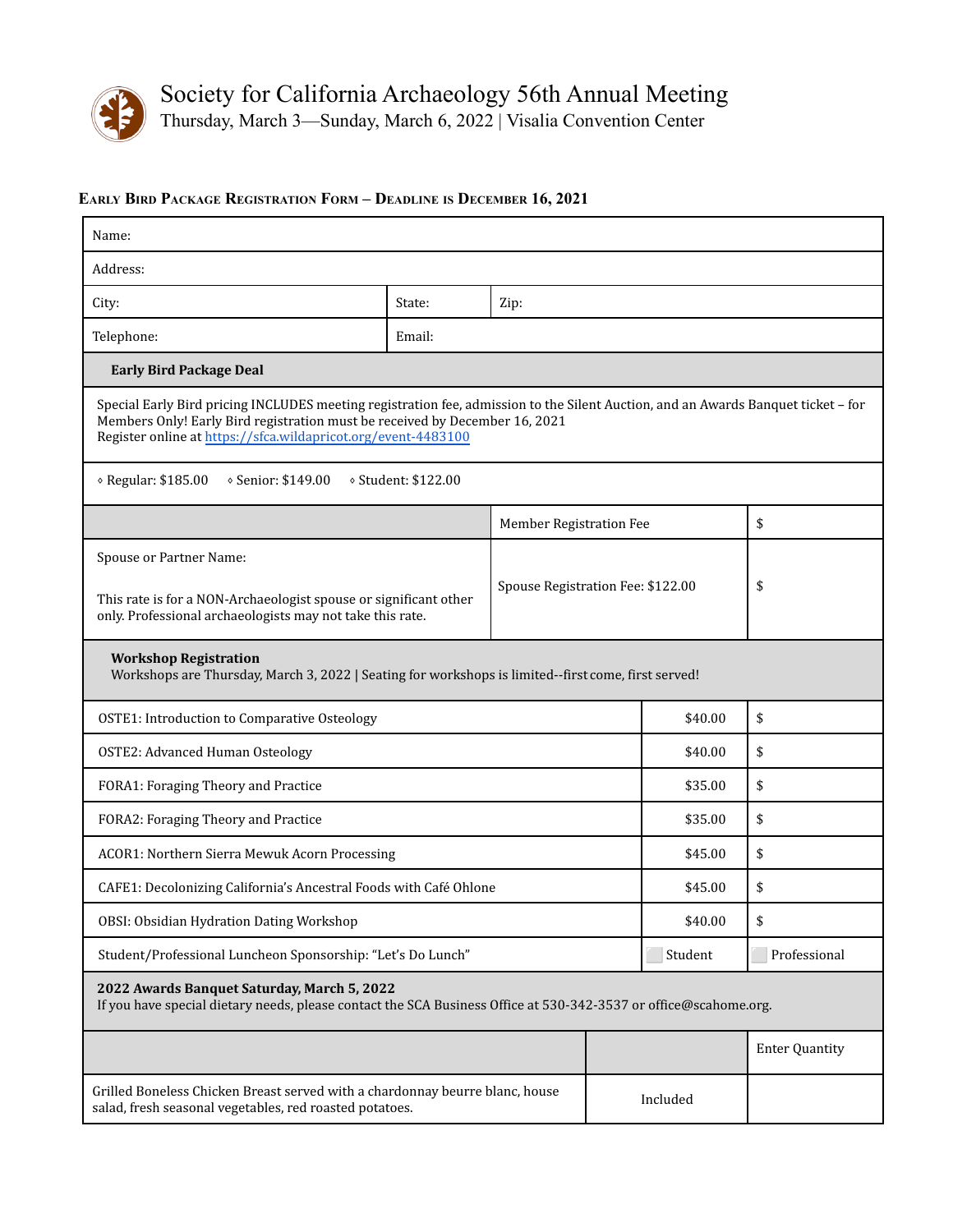| Tri-Tip Plate served with a merlot reduction, house salad, fresh seasonal<br>vegetables, red roasted potatoes.                                                                  | Included |  |
|---------------------------------------------------------------------------------------------------------------------------------------------------------------------------------|----------|--|
| Portobello Mushroom stuffed with Rainbow Quinoa and Mixed Vegetables and<br>house salad (Vegan & Gluten Free (Celiac).                                                          | Included |  |
| Total Payment Enclosed (Please make checks payable to "SCA")<br>To pay by credit card, log on your member profile at scahome.org, and follow<br>the "Register for Events" link. | \$       |  |
| Mail to: SCA Business Office, P.O. Box 2582, Granite Bay, CA 95746                                                                                                              |          |  |



Thursday, March 3—Sunday, March 6, 2022 | Visalia Convention Center

# **PRE-REGISTRATION FORM - DEADLINE FOR PRE-REGISTRATION IS FEBRUARY 16, 2022**

| Name:                                                                                                                               |                             |      |                       |    |  |
|-------------------------------------------------------------------------------------------------------------------------------------|-----------------------------|------|-----------------------|----|--|
| Address:                                                                                                                            |                             |      |                       |    |  |
| City:                                                                                                                               | State:                      | Zip: |                       |    |  |
| Telephone:                                                                                                                          | Email:                      |      |                       |    |  |
|                                                                                                                                     | <b>Meeting Registration</b> |      |                       |    |  |
| ◇ Regular: \$100.00<br>«Senior: \$60.00                                                                                             | ⊗Student: \$30.00           |      | «Non-Member: \$130.00 |    |  |
| Fee                                                                                                                                 |                             |      | Member Registration   | \$ |  |
| Spouse or Partner Name:                                                                                                             |                             |      | Spouse Fee \$30.00    | \$ |  |
| This rate is for a NON-Archaeologist spouse or significant other only. Professional<br>archaeologists may not take this rate.       |                             |      |                       |    |  |
| <b>Workshop Registration</b><br>Workshops are Thursday, March 3, 2022   Seating for workshops is limited--first come, first served! |                             |      |                       |    |  |
| <b>OSTE1: Introduction to Comparative Osteology</b>                                                                                 |                             |      | \$40.00               | \$ |  |
| <b>OSTE2: Advanced Human Osteology</b>                                                                                              |                             |      | \$40.00               | \$ |  |
| FORA1: Foraging Theory and Practice                                                                                                 |                             |      | \$35.00               | \$ |  |
| FORA2: Foraging Theory and Practice                                                                                                 |                             |      | \$35.00               | \$ |  |
| ACOR1: Northern Sierra Mewuk Acorn Processing                                                                                       |                             |      | \$45.00               | \$ |  |
| CAFE1: Decolonizing California's Ancestral Foods with Café Ohlone                                                                   |                             |      | \$45.00               | \$ |  |
| OBSI: Obsidian Hydration Dating Workshop                                                                                            |                             |      | \$40.00               | \$ |  |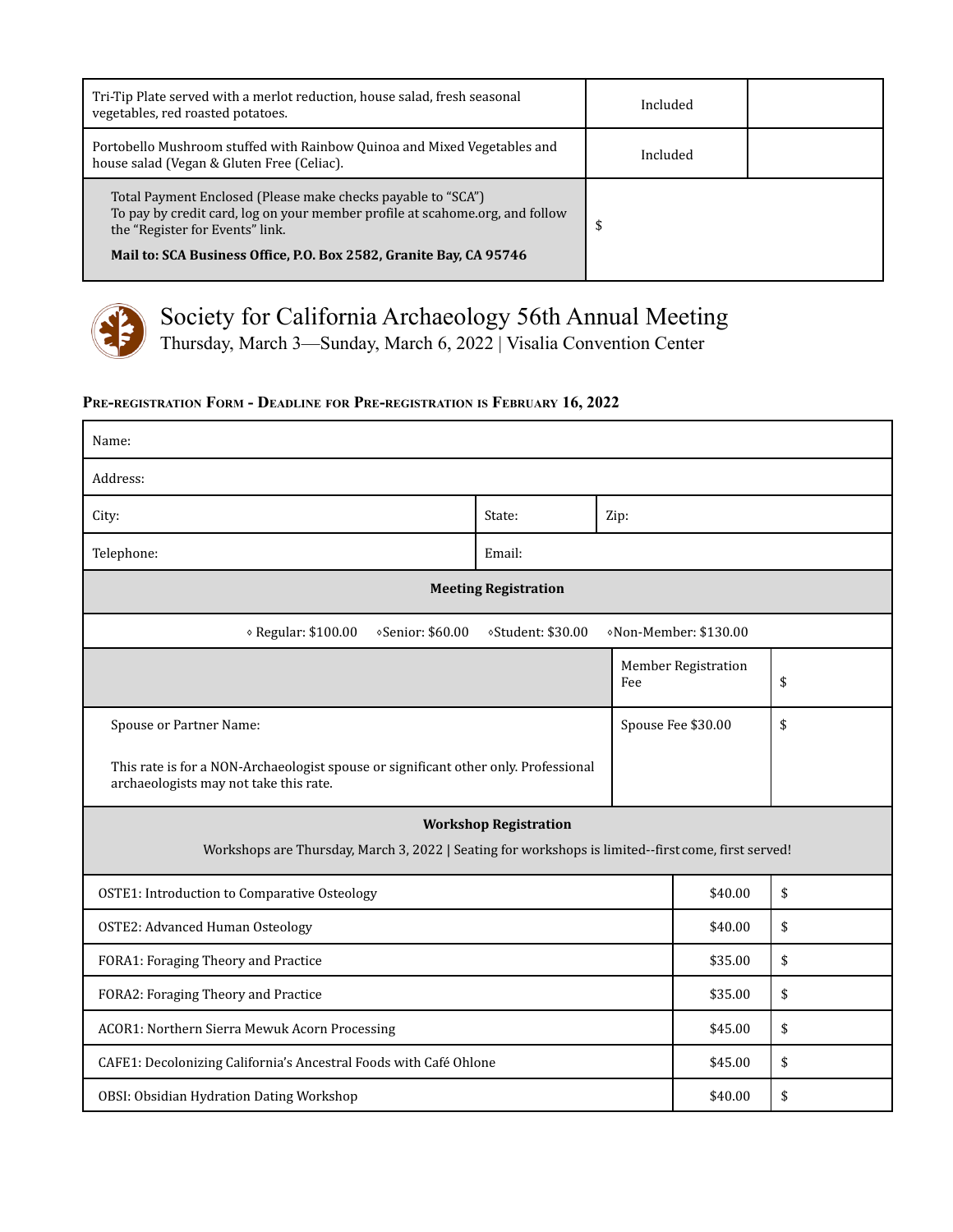| Student/Professional Luncheon Sponsorship: "Let's Do Lunch"                                                                                                                                                                                            |  | Student                | Professional |  |
|--------------------------------------------------------------------------------------------------------------------------------------------------------------------------------------------------------------------------------------------------------|--|------------------------|--------------|--|
| Silent Auction, Friday, March 4, 2022                                                                                                                                                                                                                  |  |                        |              |  |
| <b>Silent Auction</b><br>Quantity $x $50.00$                                                                                                                                                                                                           |  | \$                     |              |  |
| <b>Banquet, Saturday, March 5, 2022</b><br>If you have special dietary needs, please contact the SCA Business Office at office@scahome.org.                                                                                                            |  |                        |              |  |
| Grilled Boneless Chicken Breast served with a chardonnay beurre blanc, house<br>salad, fresh seasonal vegetables, red roasted potatoes.                                                                                                                |  | $Quantity$ $x$ \$55.00 |              |  |
| Tri-Tip Plate served with a merlot reduction, house salad, fresh seasonal vegetables,<br>red roasted potatoes.                                                                                                                                         |  | $Quantity$ $x $55.00$  |              |  |
| Portobello Mushroom stuffed with Rainbow Quinoa and Mixed Vegetables (Vegan &<br>Gluten Free).                                                                                                                                                         |  | $Quantity$ $x $55.00$  |              |  |
| Total Payment Enclosed (Please make checks payable to "SCA") To pay by credit card, log on to your member<br>profile at scahome.org, and follow the "Register for Events" link.<br>Mail to: SCA Business Office, P.O. Box 2582, Granite Bay, CA 95746. |  |                        | \$           |  |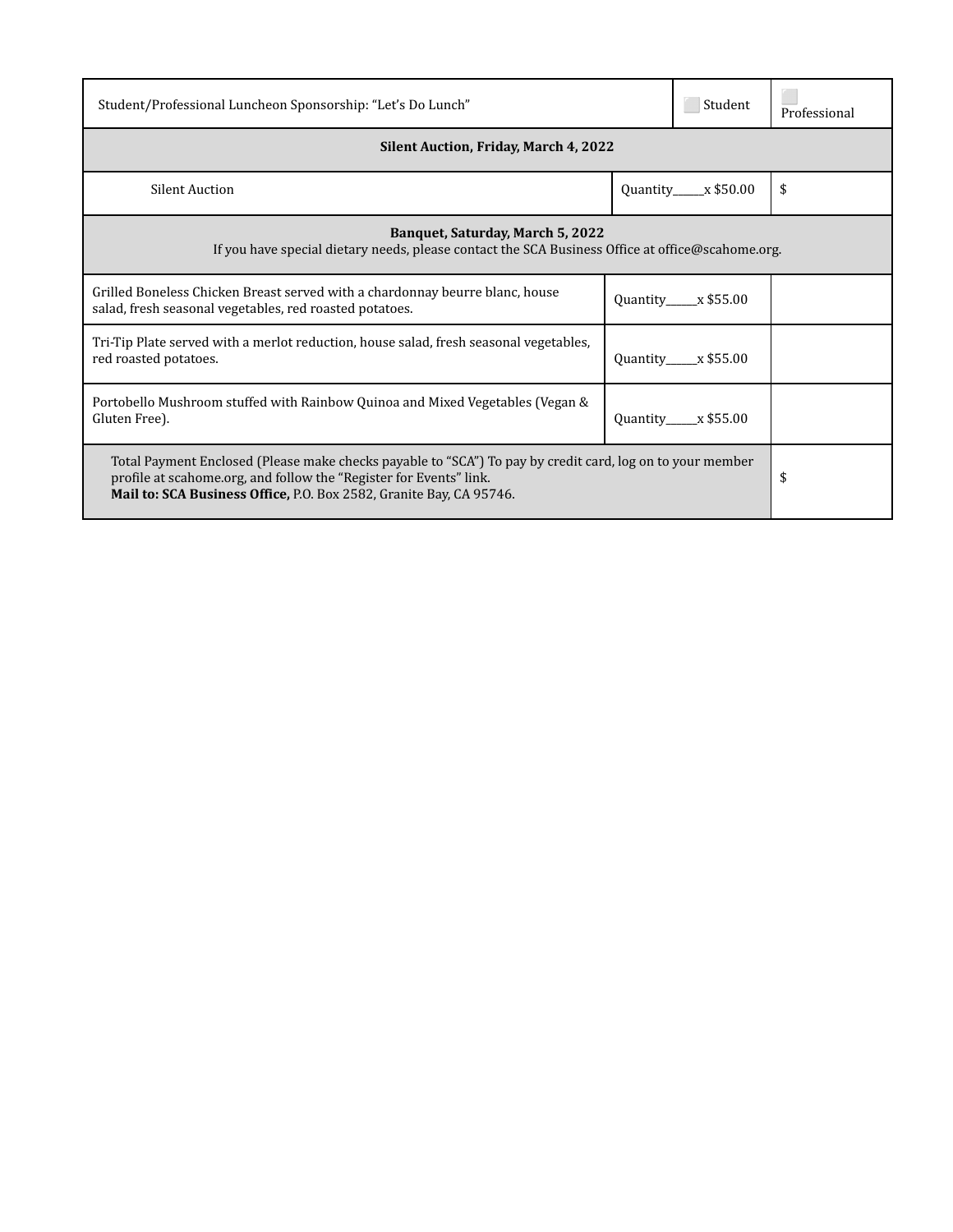

Thursday, March 3—Sunday, March 6, 2022 | Visalia Convention Center

## <span id="page-23-0"></span>**VENDOR FORM**

Vendor set-up will be Thursday March 3, 12:00 p.m. to 5:00 p.m. Breakdown must be completed by 5:00 p.m., Sunday, March 6, 2022. Please register online at [https://sfca.wildapricot.org/event-4525325.](https://sfca.wildapricot.org/event-4525325)

| First Name:                                                                                                                                                                                                                         | Last Name: |           |          |  |
|-------------------------------------------------------------------------------------------------------------------------------------------------------------------------------------------------------------------------------------|------------|-----------|----------|--|
| Company/Organization:                                                                                                                                                                                                               |            |           |          |  |
| Address 1:                                                                                                                                                                                                                          |            |           |          |  |
| Address 2:                                                                                                                                                                                                                          |            |           |          |  |
| City:                                                                                                                                                                                                                               | State:     | Zip Code: | Country: |  |
| Phone:                                                                                                                                                                                                                              |            | Email:    |          |  |
| Rates are per six-foot table (including linens and two chairs) for the three days of the meeting.<br>1-2 tables: $$120.00$ per table<br>3 or more tables: \$105.00 per table<br>Non-Profit: \$65.00 per table<br>Electric: $$65.00$ |            |           |          |  |
|                                                                                                                                                                                                                                     |            |           |          |  |

Internet: Regular use WiFi is complimentary.

| Number of Tables | Rate | Electric | Total |
|------------------|------|----------|-------|
|                  |      |          |       |

At-meeting Contact Person 1 Mobile

At-meeting Contact Person 2 Mobile

Exhibitors shall indemnify and hold harmless the Society for California Archaeology, its officers, employees and members, and the Visalia Marriott at the Convention Center, from any and all liability that might ensue from any cause whatsoever. Exhibitors agree to make no claims against all parties listed above for any loss, theft, damage, or destruction of goods, or for any injury to themselves or employees while in the exhibit area.

# **Special Requests:**

# **Table reservations are due by January 6, 2022.**

Cancellations must be made via email to lcompas@hrassoc.com before Friday, February 18, 2022, to receive a 50% refund.

Please Note: We are required to have the California Board of Equalization form BOE-410-D REV.6 (5-12) on file for all vendors EVEN IF YOU SELL NOTHING. Please complete and return the Seller's Certificate (found at https://onlineservices.cdtfa.ca.gov/ /#1 via e-mail to office@scahome.

#### Authorized by: Date

To pay by check, please return the completed form, along with your check made payable to the SCA, to: SCA BUSINESS OFFICE, P.O. Box 2582, Granite Bay, CA 95746, (530) 342-3537.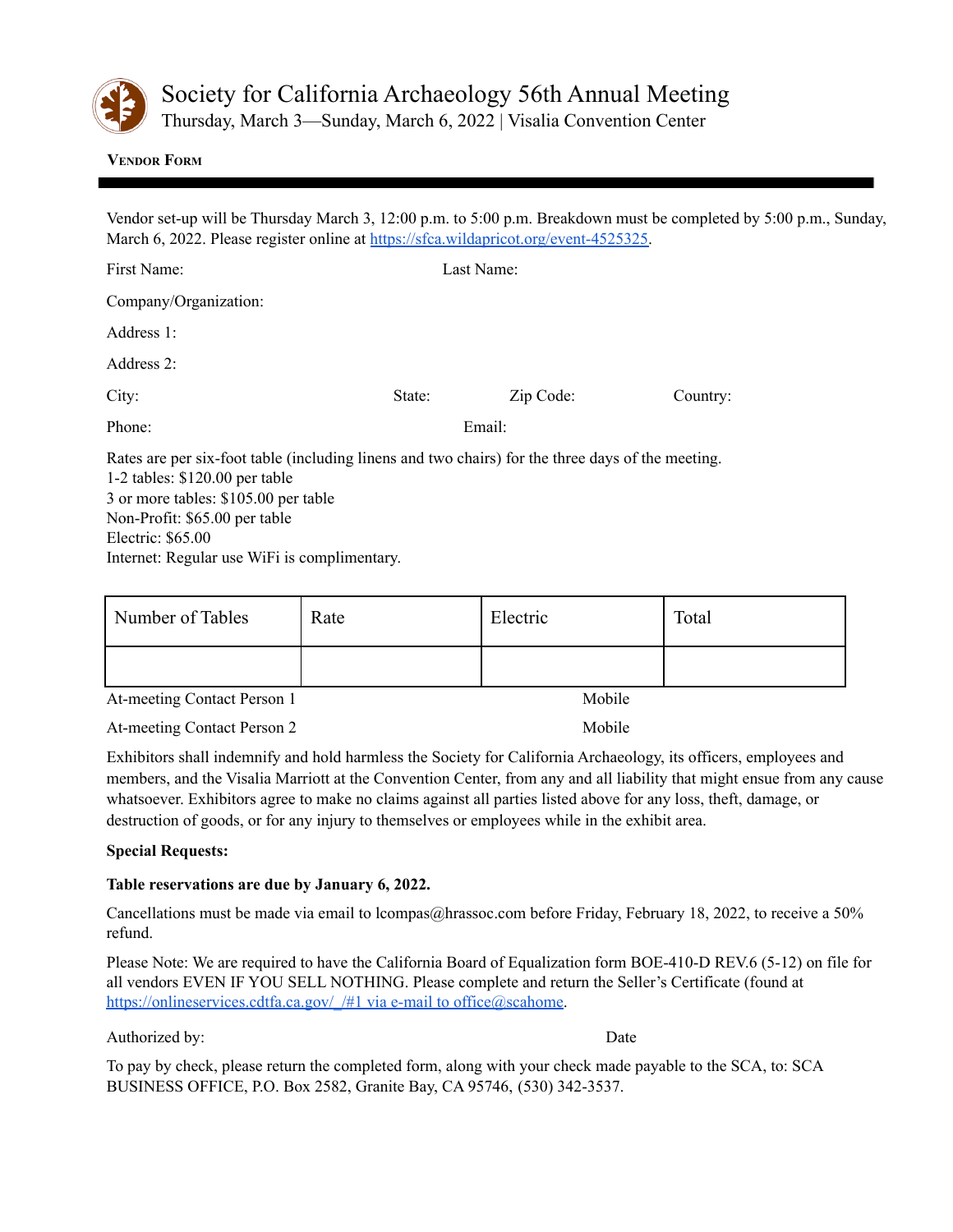

Thursday, March 3—Sunday, March 6, 2022 | Visalia Convention Center

## <span id="page-24-0"></span>**ANNUAL MEETING VOLUNTEER FORM**

The SCA needs YOUR help at the 56th Annual Meeting!

- Only SCA members in good standing are eligible to volunteer. Students receive a registration-fee waiver; professionals receive 50% off the registration fee.
- Upon receipt of your volunteer form, student registration for sessions will be entered into the system. Other member types please contact the Business Office to use your 50% discount. If you wish to attend ticketed events (Auction, Banquet, or Workshops) you must register for them separately.
- Volunteers must register on or before Friday, January 28, 2022.
- Volunteer positions are limited, first-come, first-served!
- Make sure you indicate your volunteer status on the Meeting Registration Form.
- Only the registration fee is waived, not the cost of workshops and ticketed events.
- Volunteers are a valuable resource at the SCA Annual Meeting. They assist the local planning committee, working as room monitors, ticket takers, registration desk assistants, event and tour help, etc. With your six-hour commitment, the registration fee is waived for students or discounted by 50% for other member types and you will receive access to all general sessions, symposiums, and non-ticketed workshops. All other events require tickets (see pre-registration form). Of course, you will also receive our deepest gratitude!!!

First Name:

Last Name:

Address 1:

Address 2:

E-mail:

# Availability:

- □ Thursday, March 3, 10:00 a.m. 4:00 p.m.
- □ Thursday, March 3, 12:00 p.m. 7:00 p.m.
- □ Friday, March 4, 7:00 a.m. 1:00 p.m.
- □ Friday, March 4, 12:00 p.m. 6:00 p.m.
- □ Saturday, March 5, 7:00 a.m. 1:00 p.m.
- □ Saturday, March 5, 12:00 p.m. 6:00 p.m.
- □ Sunday, March 6, 8:00 a.m. 2:00 p.m.

Preferred Task

- □ Registration
- □ Room Monitor
- □ No Preference

To volunteer, please return this form to **P.O. Box 2582, Granite Bay, CA 95746**

or register online at <https://sfca.wildapricot.org/event-4517895> by January 28, 2022.

Questions? Contact: Darren Andolina at (530) 908-6713 or [andolinadarren@gmail.com.](mailto:andolinadarren@gmail.com)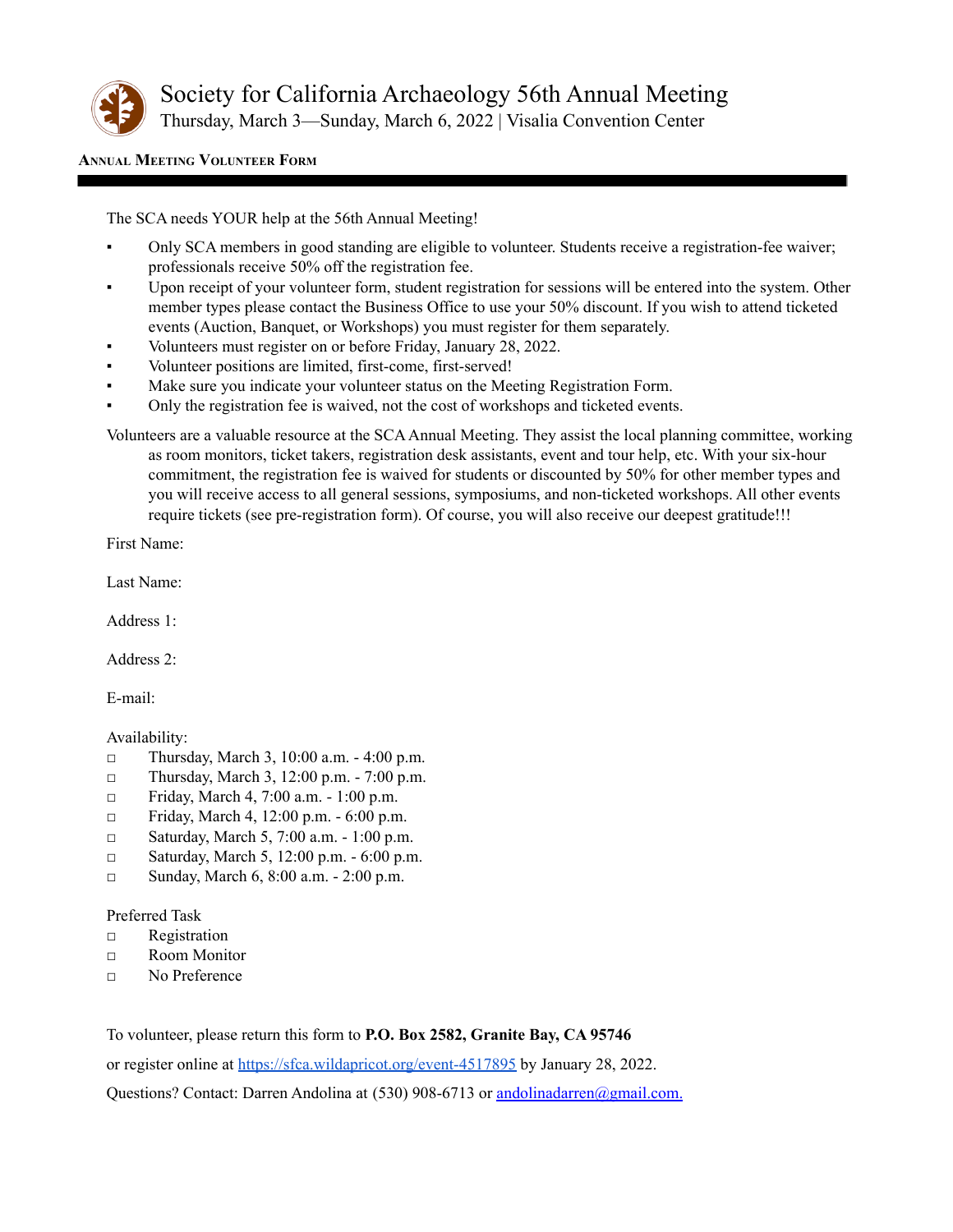

Thursday, March 3—Sunday, March 6, 2022 | Visalia Convention Center

<span id="page-25-0"></span>**SILENT AUCTION BEVERAGE DONOR FORM**

The 2022 Silent Auction and Mocktail/Wine/Beer Tasting Event will be held at the Visalia Convention Center.

You/your firm have the opportunity to take an active role as a sponsor/host. Reserve your table to provide friends and colleagues with your favorite beverages, etc. Company representative(s) will have a table for swag, snacks, and information. Sponsors receive TWO complimentary tickets to the Silent Auction for use by table staff.

Additional information regarding your table set-up, supplies you should bring, etc., will be provided closer to the meeting date.

| City:                                                                                                                                                          |  | State:                |  | Zip: |  |
|----------------------------------------------------------------------------------------------------------------------------------------------------------------|--|-----------------------|--|------|--|
| Phone: $\qquad \qquad$                                                                                                                                         |  |                       |  |      |  |
|                                                                                                                                                                |  |                       |  |      |  |
| $1st$ Person in Booth:                                                                                                                                         |  | $2nd$ Person in Booth |  |      |  |
| Donated Items: (Kegs, number of bottles of wine, water, snacks, etc.) This information will be used to issue your<br>receipt for your tax-deductible donation. |  |                       |  |      |  |
| Total Value (needed for your receipt):                                                                                                                         |  |                       |  |      |  |

How Would You Like Your Contribution Acknowledged?

Company Name:

Individual Name:

Other:

Please register online at

[https://docs.google.com/forms/d/e/1FAIpQLSd4nytcqVNxLAfGbllKkhnXnEnOJT0C6q\\_jo5aHBDP7q6lVfg/view](https://docs.google.com/forms/d/e/1FAIpQLSd4nytcqVNxLAfGbllKkhnXnEnOJT0C6q_jo5aHBDP7q6lVfg/viewform?usp=sf_link) [form?usp=sf\\_link](https://docs.google.com/forms/d/e/1FAIpQLSd4nytcqVNxLAfGbllKkhnXnEnOJT0C6q_jo5aHBDP7q6lVfg/viewform?usp=sf_link) or email this form to Beverage Coordinator Kristina Roper at  $k$ roper3r@gmail.com.

The deadline for registration is January 6, 2022, but tables are limited. Don't delay!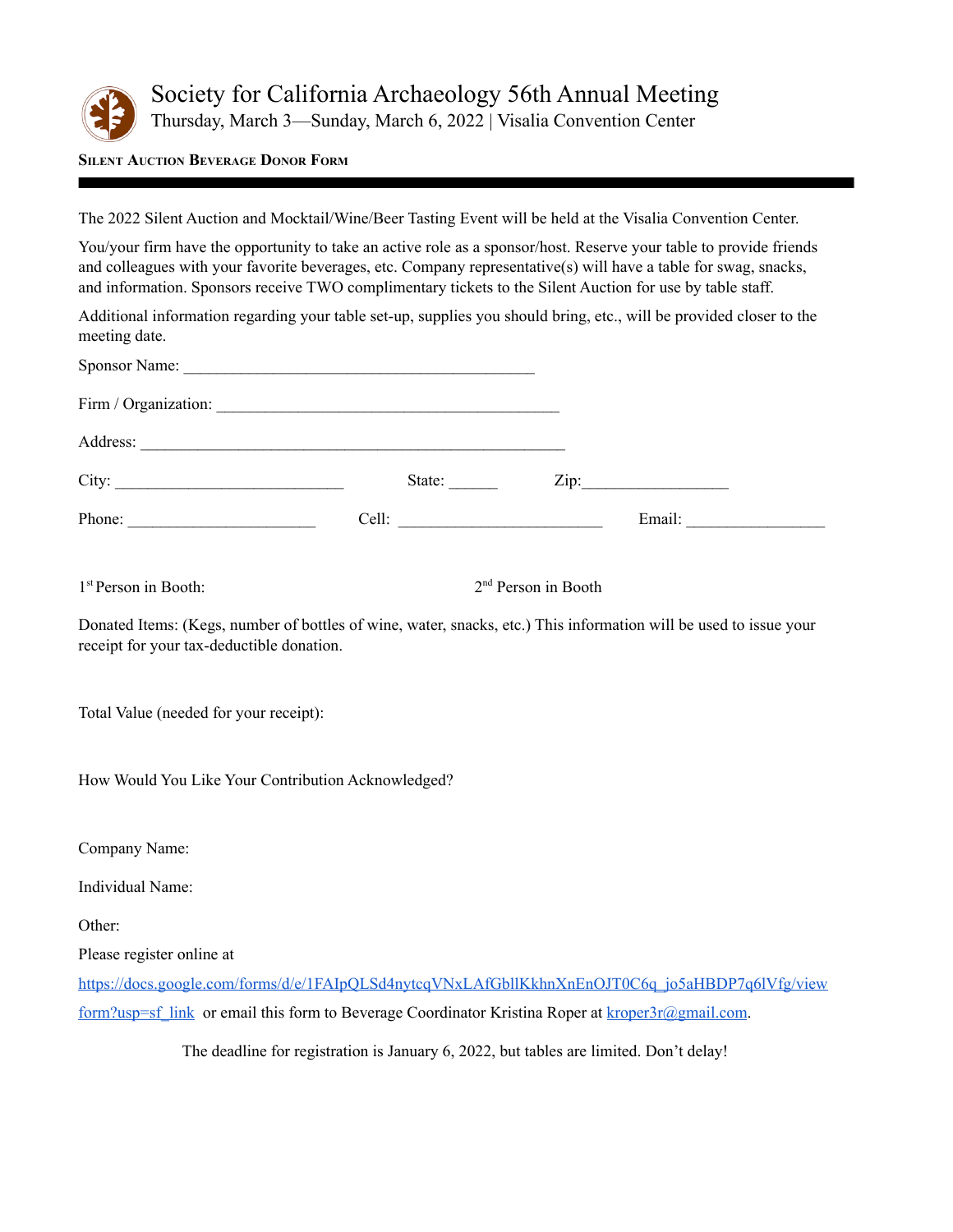

# <span id="page-26-0"></span>**PROGRAM ADVERTISEMENT FORM**

Your advertisement in the 2022 Meeting Program is a great opportunity to reach a large, statewide audience. This meeting attracts professionals and community leaders, planners, public and private sector representatives, and avocational archaeologists from all over California. The Program will include a list of all workshops, events, tours, and other activities planned for the meeting, and is used by all attendees.

Don't miss your chance to be part of the 2022 Annual Meeting Program!

Advertising artwork in (JPEG or PDF format, 300 dpi at ad size) should be sent to the SCA Business Office at [office@scahome.org.](mailto:office@scahome.org) The deadline for artwork is January 7, 2022.

#### **Artwork specs:**

Full-Page Ad Dimensions: 4.75" x 7.75" JPEG or PDF format, 300 dpi at ad size Half-Page Ad Dimensions: 4.75" x 3.5" Black and White or Gray scale Quarter-Page Ad Dimensions: 3.25" x 4.25" Business Card: 3.5" x 1.75

You may register online at <https://sfca.wildapricot.org/event-4537992> or make your check payable to SCA and return this form to:

SCA Business Office P.O. Box 2582, Granite Bay, CA 95746 [office@scahome.org](mailto:office@scahome.org)

# **Advertisement type:**

| <b>Full Page \$350.00</b> |
|---------------------------|
| Half Page \$200.00        |
| Quarter Page \$140.00     |
| Business Card \$75.00     |

Attach your business card or complete the following information:

Name:

Company:

Address:

City: State: Zip Code:

Telephone: Email:

The deadline for Program Ad artwork is January 7, 2022.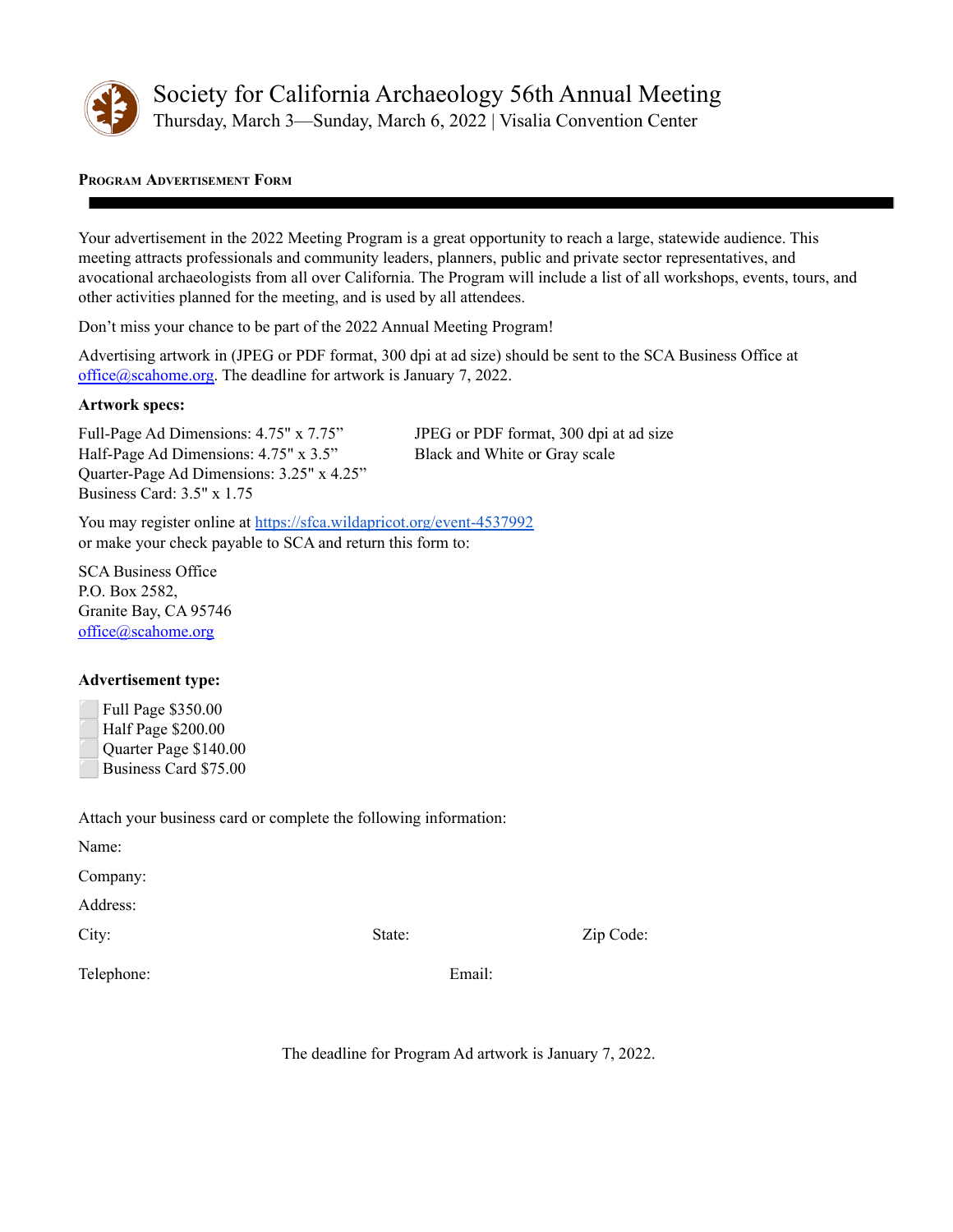

Thursday, March 3—Sunday, March 6, 2022 | Visalia Convention Center

# <span id="page-27-0"></span>**SILENT AUCTION DONATION FORM**

| <b>DONOR INFORMATION</b>                                                                              |                                                                                                         |                                                                                                                                                                                                                                              |
|-------------------------------------------------------------------------------------------------------|---------------------------------------------------------------------------------------------------------|----------------------------------------------------------------------------------------------------------------------------------------------------------------------------------------------------------------------------------------------|
| Donor Name:                                                                                           |                                                                                                         |                                                                                                                                                                                                                                              |
| Firm / Organization:                                                                                  |                                                                                                         |                                                                                                                                                                                                                                              |
| Address:                                                                                              |                                                                                                         |                                                                                                                                                                                                                                              |
| City:                                                                                                 | State:                                                                                                  | Zip:                                                                                                                                                                                                                                         |
| Work Phone:                                                                                           | Mobile Phone:                                                                                           | Email:                                                                                                                                                                                                                                       |
| <b>AUCTION ITEM INFORMATION</b>                                                                       |                                                                                                         |                                                                                                                                                                                                                                              |
| This item is a                                                                                        |                                                                                                         |                                                                                                                                                                                                                                              |
| (e.g., limited edition print, antique pearl necklace, case of the best wine in California)            |                                                                                                         |                                                                                                                                                                                                                                              |
| Description                                                                                           |                                                                                                         |                                                                                                                                                                                                                                              |
| (Please describe the characteristics that make the item desirable; this will be used on the bid form) |                                                                                                         |                                                                                                                                                                                                                                              |
| Restrictions                                                                                          |                                                                                                         |                                                                                                                                                                                                                                              |
| (Please specify all restrictions and time limits on travel, accommodations, services, etc.)           |                                                                                                         |                                                                                                                                                                                                                                              |
|                                                                                                       |                                                                                                         |                                                                                                                                                                                                                                              |
| DELIVERY                                                                                              |                                                                                                         |                                                                                                                                                                                                                                              |
|                                                                                                       | I will ship my item(s) to Silent Auction c/o Kristina Roper, 40854 Oak Ridge Dr, Three Rivers, CA 93271 |                                                                                                                                                                                                                                              |
| I will deliver my item(s) to the Silent Auction table at the meeting                                  |                                                                                                         |                                                                                                                                                                                                                                              |
| Other (please specify)                                                                                |                                                                                                         |                                                                                                                                                                                                                                              |
| Can one person easily transport this item? [Nes                                                       | N <sub>0</sub>                                                                                          |                                                                                                                                                                                                                                              |
| If no, please explain:                                                                                |                                                                                                         |                                                                                                                                                                                                                                              |
| If the item is not sold at auction, should the object be returned to you?                             | Yes                                                                                                     | No                                                                                                                                                                                                                                           |
| If the item is not sold at auction, may the SCA dispose of the object as it sees fit? Yes             |                                                                                                         | N <sub>0</sub>                                                                                                                                                                                                                               |
|                                                                                                       |                                                                                                         | Please consider entering your item online at https://forms.gle/7NUGndoAa6fFTzNM6. It greatly helps the auction team!<br>If you have any donation questions, please contact Jennifer Barbee (jbarbee@appliedearthworks.com) or Kristina Roper |

([kroper3r@gmail.com](mailto:kroper3r@gmail.com)).